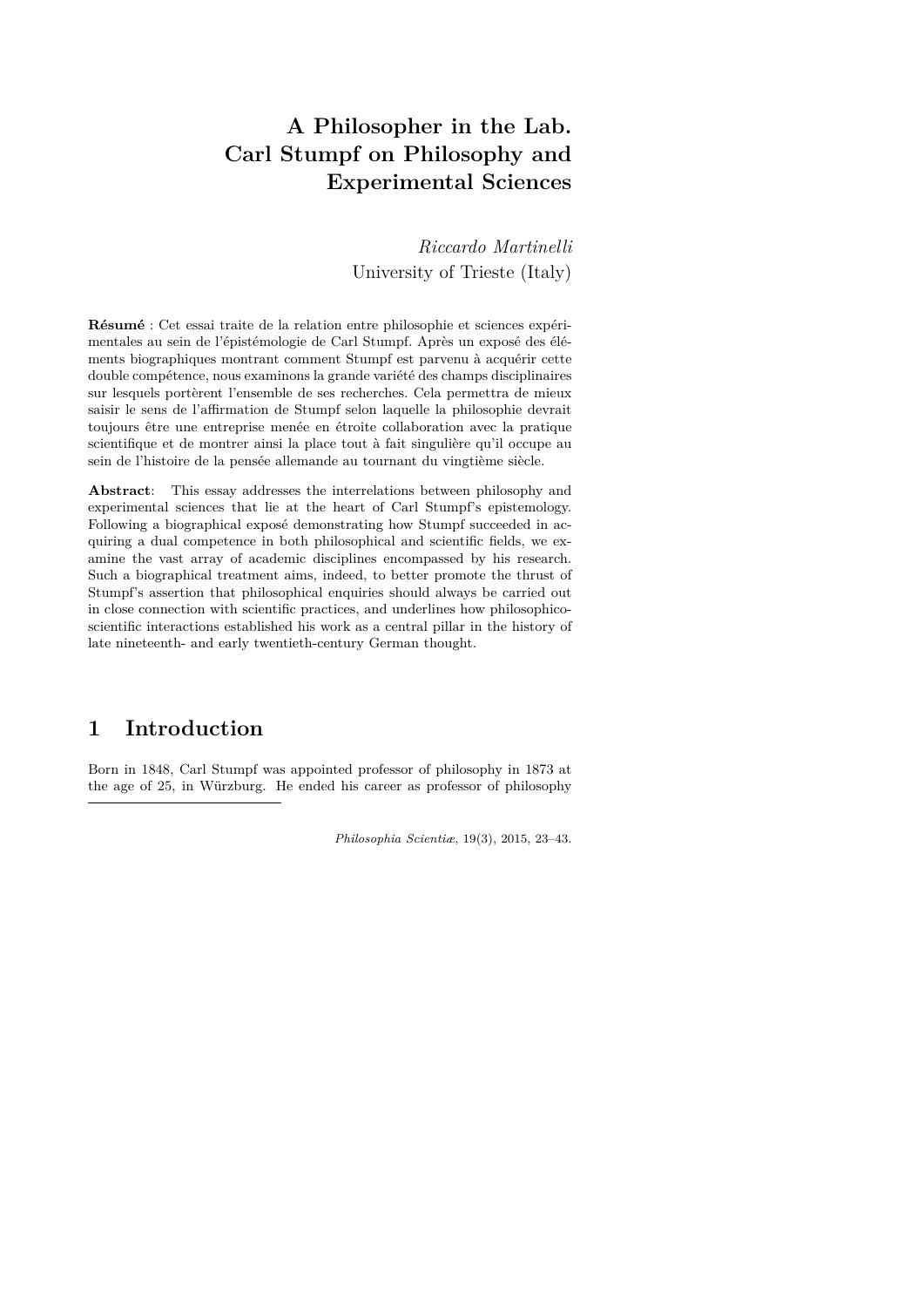and director of the Institute of Psychology in Berlin. Although he officially retired from teaching in 1923 [Stumpf 1924, 411], at the end of his life in 1936, Stumpf was still at work on his *Erkenntnislehre*, which was published posthumously in 1939-1940. His scientific production is quite notable. Stumpf's interests ranged from philosophy [Stumpf 1891, 1906a,b, 1910, 1939-1940] and history of philosophy [Stumpf 1869, 1919a], to experimental investigation into the field of psychology [Stumpf 1873, 1899a, 1907c, 1916, 1917, 1918], with particular attention to acoustic and musical phenomena [Stumpf 1883, 1890, 1898, 1911b], which he also considered from a historical point of view [Stumpf 1897]. Furthermore, he wrote on many other scientific topics, such as mathematics [Stumpf 1938] (see also [Stumpf 2008]), physical acoustics [Stumpf 1899b], phonetics [Stumpf 1926], ethnomusicology [Stumpf 1901, 1911a], child psychology [Stumpf 1900], animal psychology [Stumpf 1907b], psychology of genius [Stumpf 1909], among others.<sup>1</sup>

This heterogeneous body of writing led to different interpretations of his personality. Early scholars argued that he brought a phenomenological attitude to experimental psychology, stemming from Brentano's philosophy and fostering the development of the Gestalt theory [Spiegelberg 1960, 54]. Historians of psychology sometimes claim that Stumpf progressively abandoned philosophy in favor of experimental psychology [Sprung 2006, 15], while others (more properly) recognize his uninterrupted philosophical commitment [Ash 1995, 30]. In contrast to the tendency to consider him an orthodox follower of Brentano in philosophy [Schuhmann 1996, 128], [Schuhmann 2001, 71], recent interpretations argue for the originality of his thought [Fisette 2006].

Stumpf's lifelong work in experimental psychology is part of an interesting epistemological program. His experimental activity was not accompanied by any loss of interest for philosophical issues. Rather, he aimed at the progressive, harmonic and mutual development of natural sciences, *Geistes*wissenschaften<sup>2</sup> and philosophy. Originally combining phenomenology with experimentation and descriptive psychology with metaphysics, his program still deserves our attention.<sup>3</sup>

In this essay I consider the relationship between philosophy and experimental sciences from the point of view of Stumpf's epistemology. I first introduce Stumpf's own comments concerning his double commitment as an experimentalist and a philosopher  $(\S 2)$ . I then proceed to illustrate his classification of sciences  $(\S 3)$  and his definition of phenomenology and philosophy  $(\S 4)$ . Finally, I discuss his views concerning the mutual relationship between philosophy and natural science (§ 5).

<sup>1.</sup> For a complete bibliography of Stumpf's writings, see [Fisette 2015a].

<sup>2.</sup> I shall leave the term *Gesiteswissenschaften* in German, because no English translation fully covers its meaning.

<sup>3.</sup> On Stumpf's philosophy and its present-day importance, see [Fisette 2015], [Fréchette 2010]. For a criticism, [Rath 1994, 215].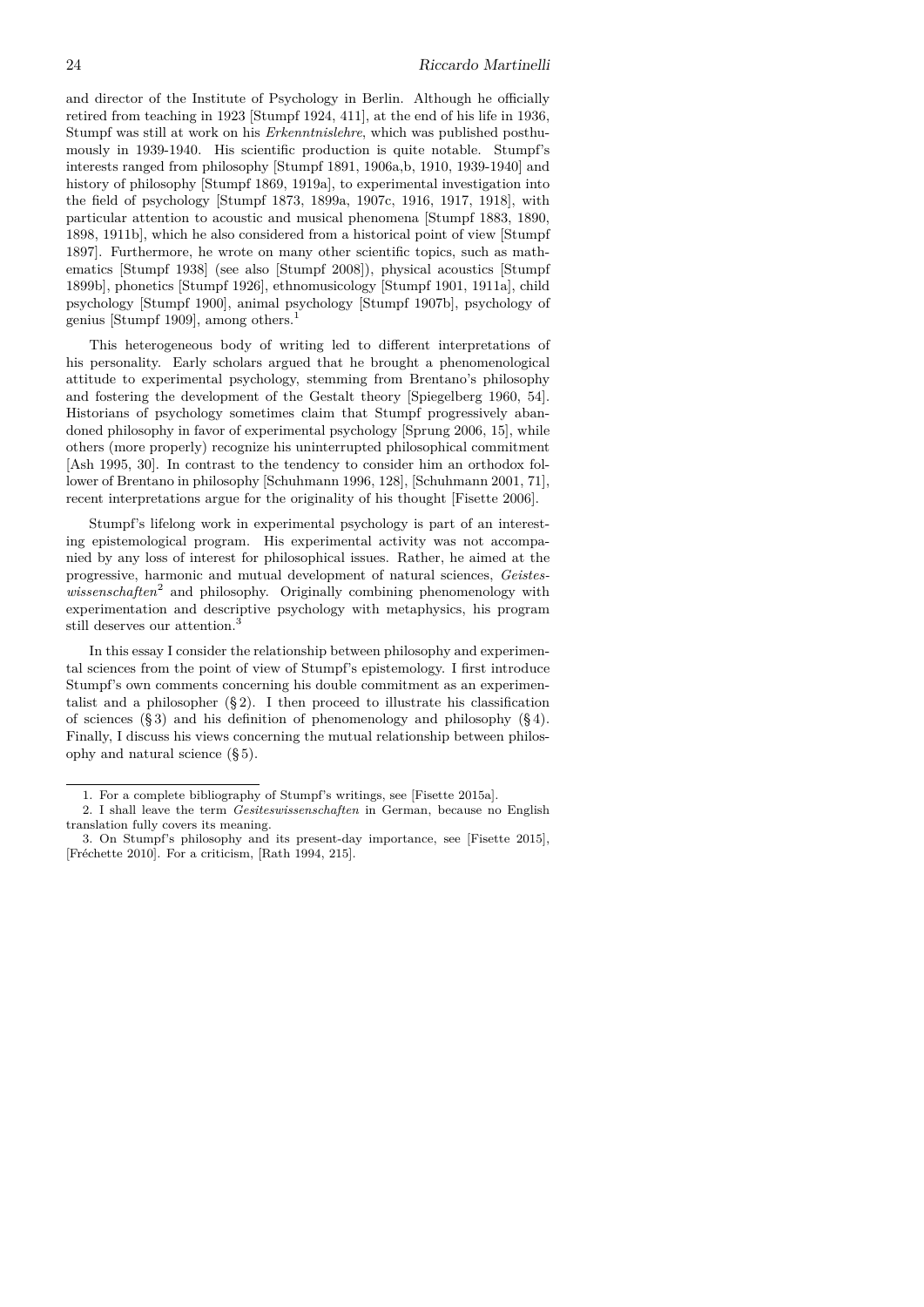### **2 A philosopher in the lab**

In his *Autobiography*, written in 1924, Stumpf retrospectively considers his experimental work. It is worth quoting the passage at length:

I was well aware, of course, that such absorption in all the details of a field of sensation stood in sharp contrast to the general conception of the mission of the philosopher, although Fechner had been a famous example of this type. When I considered the hopeless condition, as it appeared, perhaps, in Überweg's review of recent philosophy—ever new systems without any connection with one another, each bent on originality, at least on a new terminology, none of them with any power of conviction—when I compared this with the evolution of physics, what a vast difference! Might it not be possible for a specialist in philosophy to work together with other specialists, at least in some particular field? If this were done by others in other fields, might there not result finally a beneficial relationship between philosophy and the single sciences?

Thus the time in Würzburg marks for me the beginning of a new line of work to which I have remained faithful to the present day, which, however, has made me an outsider to the great majority of my colleagues. My work of observation and experimentation has absorbed my time and strength even more than is the case with most experimental psychologists. Although I fully appreciate the saying of Aristotle that theory is the sweetest of all, I must confess that it was always a joy and a comfort to pass from theory to observation, from meditation to facts, from my writing-desk to the laboratory; and, thus, in the end, my writing-desk was neglected and has not produced a single textbook or compendium, which indeed ought to have been its first duty, even at the time when I was an instructor. However, I never intended to spend so much of my lifetime on acoustics and musical psychological studies as I did later on. I had counted on a few years. But it was, after all, not musical science but philosophy that always remained mistress of the house, who, it is true, granted most generously great privileges to her helpmate. [Stumpf 1924, 396–397]

This passage contains at least four important statements: Stumpf affirmed that the philosopher should also be a scientist, a specialist in some field (1); he confessed his particular bent to experimental activities as compared to armchair reflection (2); however, he admitted he sometimes exaggerated: experimental work had taken him longer than he had planned (3); finally, he declared that he had never really abandoned philosophy, which remained the "mistress of the house" throughout his whole career (4). I shall now comment on these issues, with respect to their importance for our present concerns.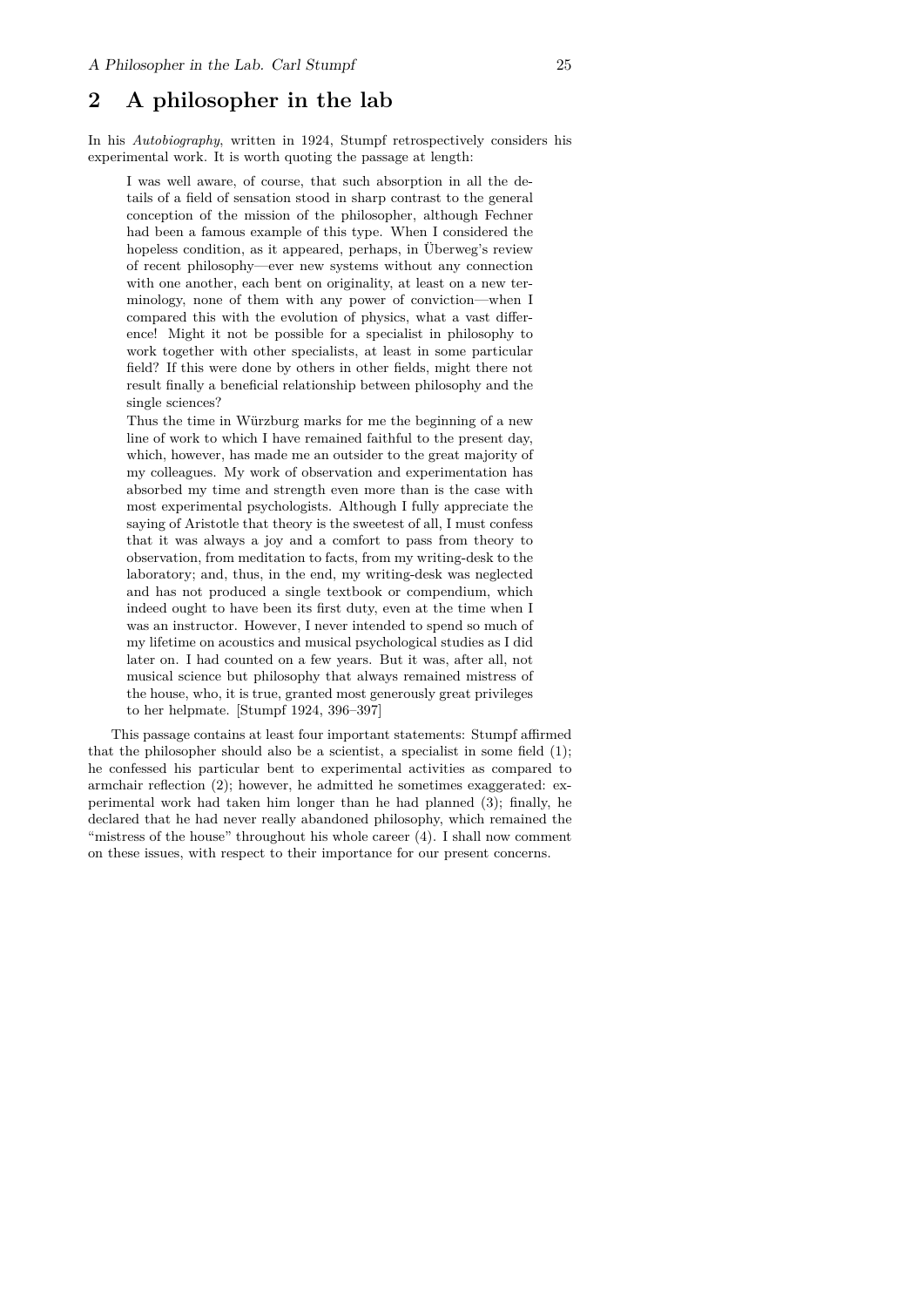(1) There is no doubt that to Stumpf, Franz Brentano and Hermann Lotze represented two outstanding teachers of philosophy. Yet, Stumpf went through excellent scientific training as well. During the time he spent in Göttingen, he was deeply influenced by the famous physicist Wilhelm Weber who, "besides Brentano and Lotze, developed and formed" his manner of "scientific thinking" [Stumpf 1924, 392]. Stumpf remarks that at that time a philosopher with a good scientific training was as rare as a "white raven" [Stumpf 1924, 393]. Remarkably, Weber's name was quoted here along with Brentano and Lotze. Obviously, Brentano's and Lotze's influence over Stumpf was further-reaching than Weber's; nevertheless, this mention must be taken seriously. Weber's lesson instilled in Stumpf a genuine scientific spirit, which very few philosophers of his time were endowed with. On the one hand, this made him an "outsider", as he used to say. On the other hand, this double competence paved his way to Berlin, where the Faculty needed a true experimentalist to establish the Institute of Psychology, and at the same time wanted a man with deep philosophical knowledge to direct it. Wilhelm Dilthey was particularly influential in this recruitment [Sprung 2006, 124 ff.]. Incidentally, Brentano never approved of Stumpf's decision to move to Berlin, and this led to some bitterness between them.<sup>4</sup> In total, Stumpf was by all means an acknowledged specialist in the field of experimental psychology, with particular skills in the study of sound and music perception and in ethnomusicology.<sup>5</sup>

(2) Despite his personal inclination for experimental practice, Stumpf was not merely a technical experimentalist, blind to theory. As the Director of the Institute in Berlin, he let his assistants teach the experimental approach, while he was in charge

[...] of the theoretical meetings, in which psychological problems *a propos* of various recent treatises were discussed, and emphasized, in the spirit of Brentano; not only the need for psychological observation but also the necessity of logical thinking. I laid particular stress on these meetings because I regard the experimental method—at least of the external sort—as by no means the cure-all for psychology. [Stumpf 1924, 404]

In short, Stumpf was not fond of dealing with experimental devices, but appreciated experimentation as a sophisticated intellectual exercise, aiming to discover psychological laws. For him, the experimental method cannot do without inductive reasoning and "logical thinking" about the conditions of the experiment. This approach undoubtedly influenced the Gestaltists. It

<sup>4.</sup> See Stumpf's remarks concerning a planned edition of his correspondence with Brentano and other documents edited by G. Fréchette, in [Fisette & Martinelli 2015, 491–528 (esp. 494 ff., 504–507)].

<sup>5.</sup> Stumpf says that his choice of music psychology depended on the fact that this topic was less likely than others to raise contrasts with Brentano [Stumpf 1919b, 145]. Nevertheless, the two philosophers ended up contending about the concept of tonal fusion [Martinelli 2013].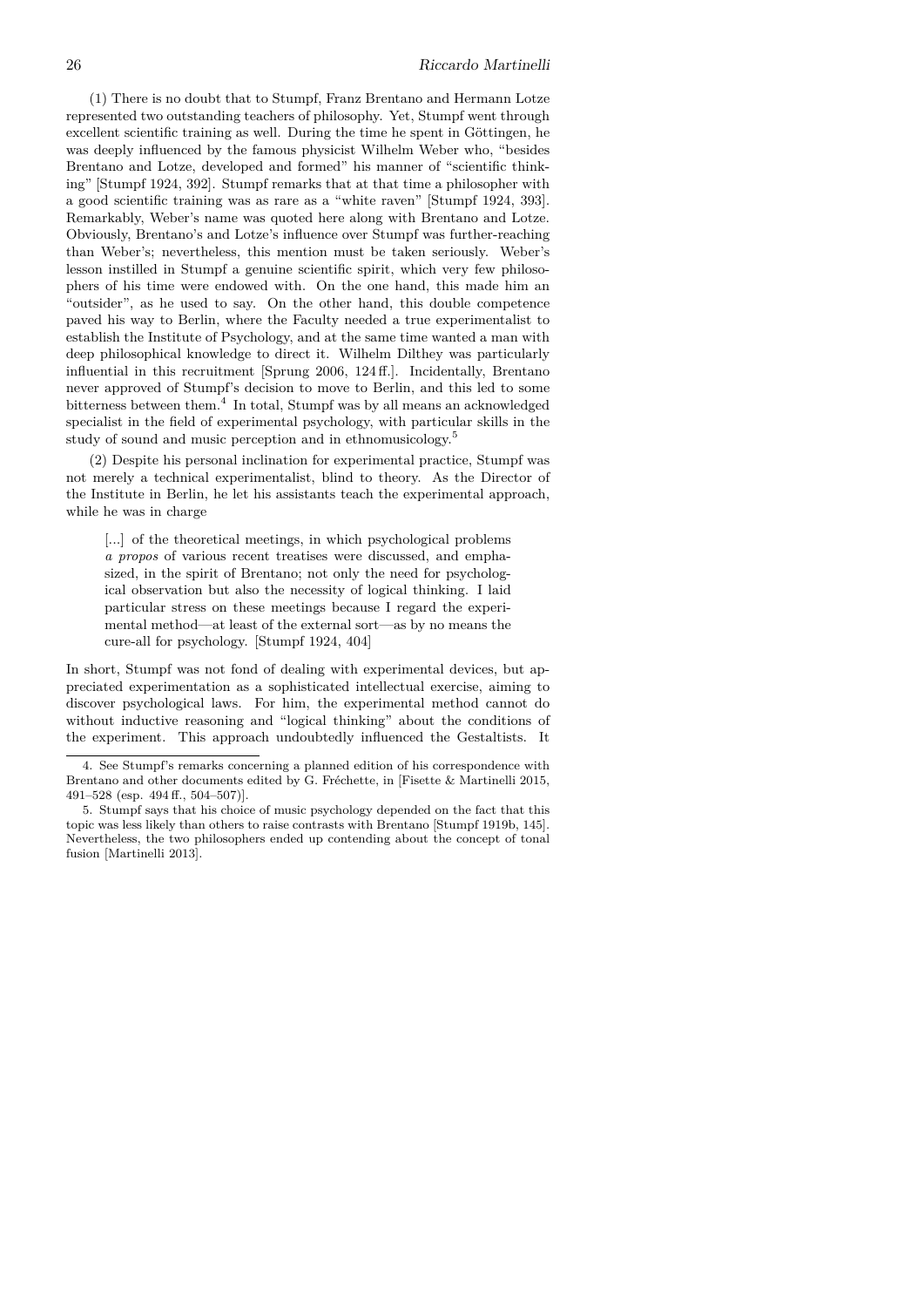is well-known that Wolfgang Köhler, Max Wertheimer, Kurt Koffka, Kurt Lewin, Erich von Hornbostel, Johannes von Allesch, Adhémar Gelb (and also, among others, Robert Musil), were all, at least partially, trained at the Berlin Institute. Scholars have repeatedly investigated the special intellectual atmosphere pervading this scientific institution, the role played by Stumpf in this context and the unusual degree of intellectual independence of his students and assistants who, for the most part, didn't adhere blindly to his doctrines but rather carried out autonomous research.<sup>6</sup> After all, that was perfectly compliant with the intentions of the Director, who never aimed to establish a school of thought:

I have never endeavored to found a school in the strict sense; and have perceived it almost to be more pleasant and certainly more interesting, to have my students reach different conclusions rather than merely to have them corroborate my theorems. I derive all the more joy and gratitude from the loyalty of the young people who, in the same scientific spirit, but by their own independent plans, continue the work of research. [Stumpf 1924, 441]

Perhaps for this reason, the Berlin group respected him, as evidenced by the celebratory writing on Stumpf's 75th birthday, a special issue of the Gestaltists' official review, *Psychologische Forschung* [Wertheimer 1923].

(3) Stumpf undoubtedly invested much more time in experimental activities than he had intended. He originally meant to write four volumes of his *Tonpsychologie*. Only two volumes were ever published [Stumpf 1883, 1890], and the residual topics were dealt with in some other, less monumental, publications [Stumpf 1898, 1911a]. Stumpf probably understood that the whole project, in its complete form, would have required too much time. He was sometimes overwhelmed by the many duties of his intense academic life, especially in Berlin. No surprise then that he completed his major philosophical work, *Erkenntnislehre* [Stumpf 1939-1940], after his retirement, thus compensating for the (relative) lack of philosophical production. Commenting on his studies on vowel sounds in his *Autobiography*, he writes:

[t]he experimental results fascinated me to such an extent that I could not give up the investigation until this important field of phenomenology had been satisfactorily cleared up. [Stumpf 1924, 414]

Once again, the attraction that experimental research exerted over him shows through in his words.

<sup>6.</sup> For a comprehensive analysis of the development of the Gestaltists at the Berlin Institute and the role played by Stumpf, see [Ash 1995, 2002]. See also [Toccafondi 2009]. The case of Musil is analyzed in Bonacchi 2008, 2015. As to the Gestaltists' sharp criticism of Stumpf, see, e.g., [Köhler 1913, 78].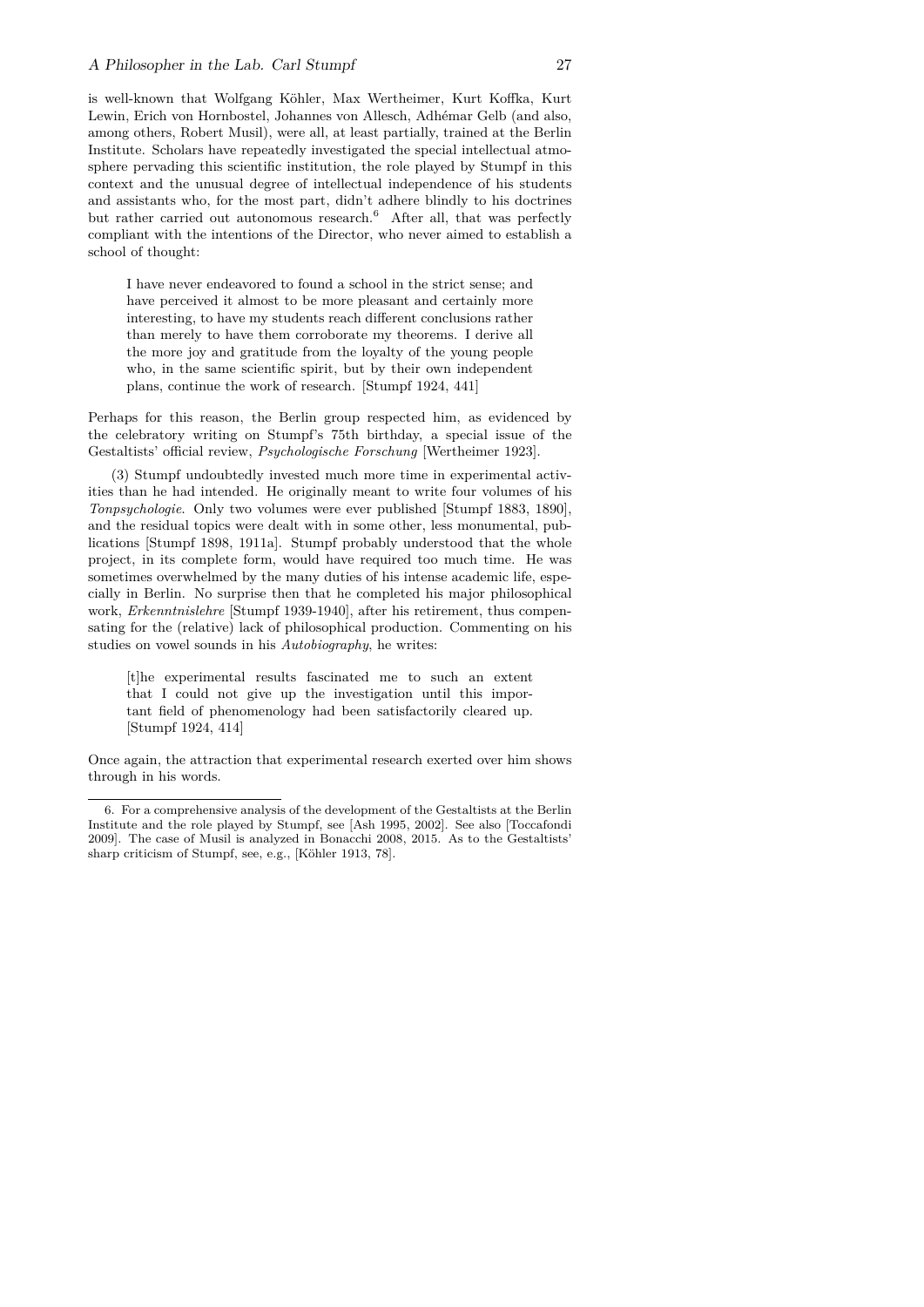Occasionally, Stumpf's work was rather dispersive. When he was asked to investigate the case of "kluge Hans", a horse that was said to perform elementary calculations, he couldn't resist the temptation [Stumpf 1907b].

I fully realized the extraordinary difficulties involved; the excitement aroused in the city and even in foreign countries by the daily reports of the strange case in the newspapers; the curiosity of the crowds who sought admission; the peculiarities of Mr. von Osten; the unfavorable locality; etc. *The irresistible desire to determine the facts induced me to undertake the investigation, and we finally succeeded in revealing the facts* [...]. [Stumpf 1924, 407, emphasis added]

On other occasions he showed the same enthusiasm for the ascertainment of facts, despite fakes and mystifications, almost with a "detective" attitude, see [Stumpf 1904].

(4) All this said, philosophy always remained the "mistress of the house" in Stumpf's laboratory. In other terms, he affirms that experimental work has great importance for philosophy—it is not an alternative to philosophy: it is *instrumental* to it. In the *Preface* to the second volume of *Tonpsychologie*, published seven years after the first, Stumpf explains the reasons for this delay. Even in the late 19th century—he remarked—a professor of philosophy was not allowed to always be busy with "whistles, plates and forks". However, against those who believe that experimental work debases the eternal mission of philosophy, that is, to elevate the human spirit, he argued that experimental work in psychology always "turns to the purposes of metaphysics and ethics", and added: "[t]hese disciplines lie at our heart" [Stumpf 1890, v–vi]. To avoid any misunderstanding, Stumpf makes it clear that even during his long-lasting experimental activities he never actually abandoned or rejected philosophy. Patient and meticulous work in marginal fields of research also contributes to higher scopes.<sup>7</sup> The discovery of factual truths in the field of experimental psychology turns out to be an advance in philosophy. I shall come back on this point in the next section.

Stumpf ascribed the same instrumental value to other fields of his scientific work, including comparative musicology.<sup>8</sup> In 1900, he founded the *Berliner Phonogrammarchiv* (now on the UNESCO World Heritage list), a collection of Edison cylinders whose direction was later taken up by Erich von Hornbostel.

<sup>7.</sup> Brentano affirms the same principle in one of his writings concerning sensory psychology: "Die Methode verlangt, daß man vom Einfacheren zum Komplizierteren fortschreite. Auch winkt der Arbeit hier der reichste Lohn, da jeder Fortschritt in der Erkenntnis des Elementarsten, selbst wenn klein und unscheinbar in sich selbst, seiner Kraft nach immer ganz unverhältnismäßig groß sein wird" [Brentano 1907, 69].

<sup>8.</sup> Stumpf also believed that the history of philosophy, which represents another part of his activity [Stumpf 1869, 1919a], is instrumental to philosophy: "only the most exact historical truth can also be at the command of philosophical truth" [Stumpf 1907a, 167].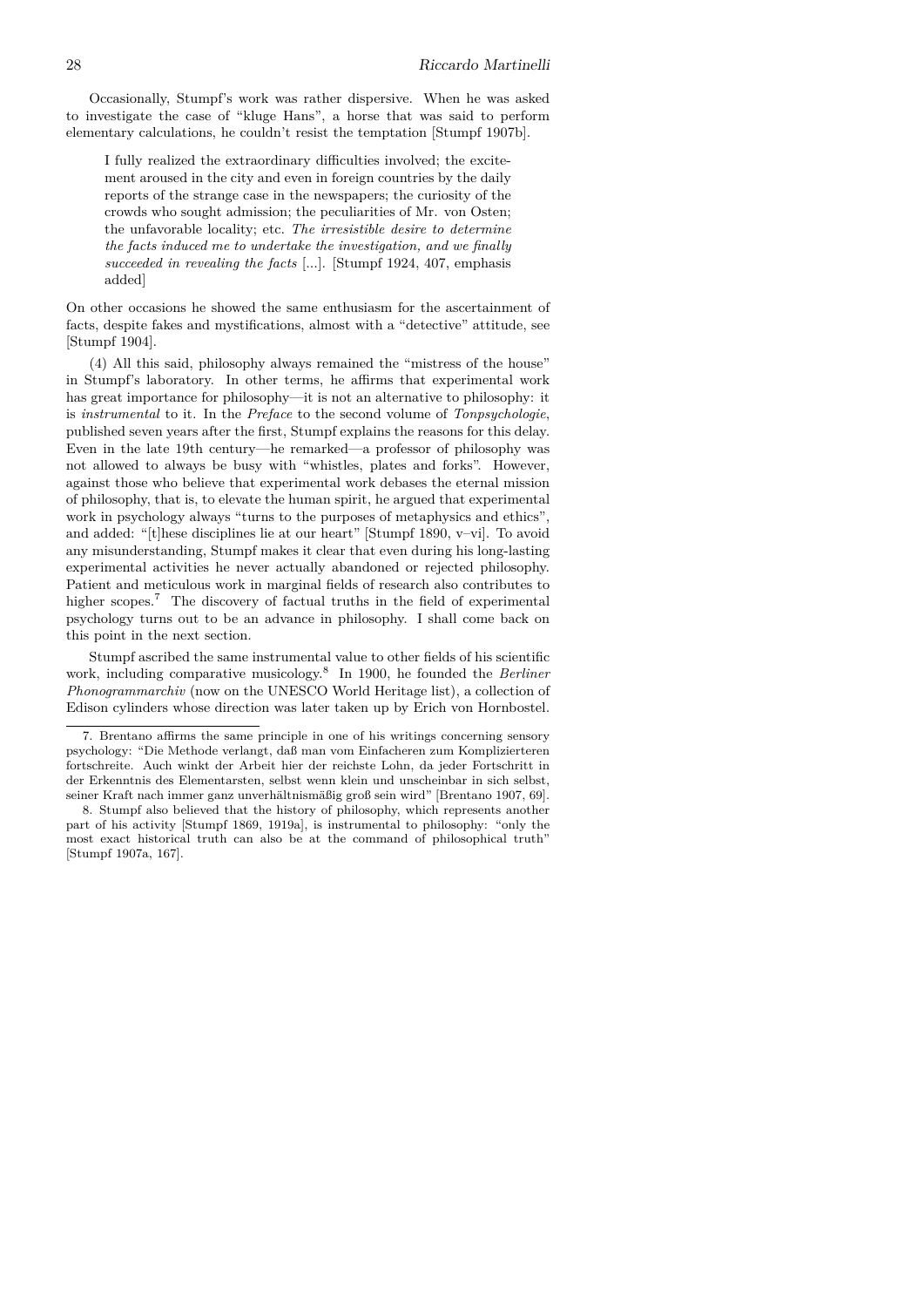The study of exotic music traditionally relied upon the amateurish, approximate transcriptions made by missionary fathers or musically-educated travelers. In contrast, phonographic recordings promote objectivity and allow preservation. Stumpf's empirical research in the field of ethnomusicology was therefore part of a consciously pursued scientific programme [Martinelli 2014]. In the first volume of *Tonpsychologie*, the "comparison of peoples and times" is one of the auxiliary methods of psychology [Stumpf 1883, vi]. Two years later, in 1885, in a pioneering study of the music of North American Indians, Stumpf stressed the value of comparative musicology not only for ethnology and the history of humankind, but also for general psychology and philosophy, and particularly for aesthetics [Stumpf 1886, 89]. In a study of the music of a Siamese (Thailand) ensemble, he argued that comparative musicology represents a fruitful task for the psychologist or the philosopher who is ready to abandon the "parlor of scholars" [*Gelehrtenstube*] and the old-fashioned method of self-observation, and wishes to "widen his horizon by means of an objective study of human thinking and feeling in other times and spaces" [Stumpf 1901, 167].<sup>9</sup>

## **3 Natural sciences,** *Geisteswissenschaften***, and "neutral" sciences**

Stumpf tackled the problem of the classification of sciences on the basis of the fundamental philosophical distinction between *phenomena* and *psychic functions*. He called "phenomena" the sense-data (including when they are remembered rather than actually sensed), together with the relations that hold between them. "Psychic functions" is the name assigned to all mental activities, states and experiences: e.g., perceiving, developing concepts, judging, feeling emotions, desires, and so on [Stumpf 1906a, 105–106]. Although they always occur together, phenomena and functions can and must be carefully distinguished [Stumpf 1906a, 111]. Phenomena and mental functions are always logically separable; each of them may vary independently, i.e., without a corresponding variation of the other. They differ in the utmost degree: no assertion pertaining to phenomena is also applicable to psychic functions. Thus, reality is "double-sided", i.e., it has an ultimately dualistic aspect that cannot be overcome in any way [Stumpf 1906a, 115]. $^{10}$ 

<sup>9.</sup> Stumpf also recorded songs of prisoners of war from all over the world during the First World War [Stumpf 1924, 410], see [Christensen 2000], [Simon 2000].

<sup>10.</sup> This distinction clearly roots in Brentano's doctrine of internal and external perception. However, starting from 1883 Stumpf ascribed no epistemological preeminence to internal perception [Stumpf 1883, 22], see [Martinelli 2003, 86], thus radically diverging from Brentano. This innovation was soon noticed by Meinong in his review of Stumpf's book [Meinong 1885, 130] and by Brentano himself, who expressed his disappointment in 1885 in a letter to Marty, quoted in [Fisette & Martinelli 2015,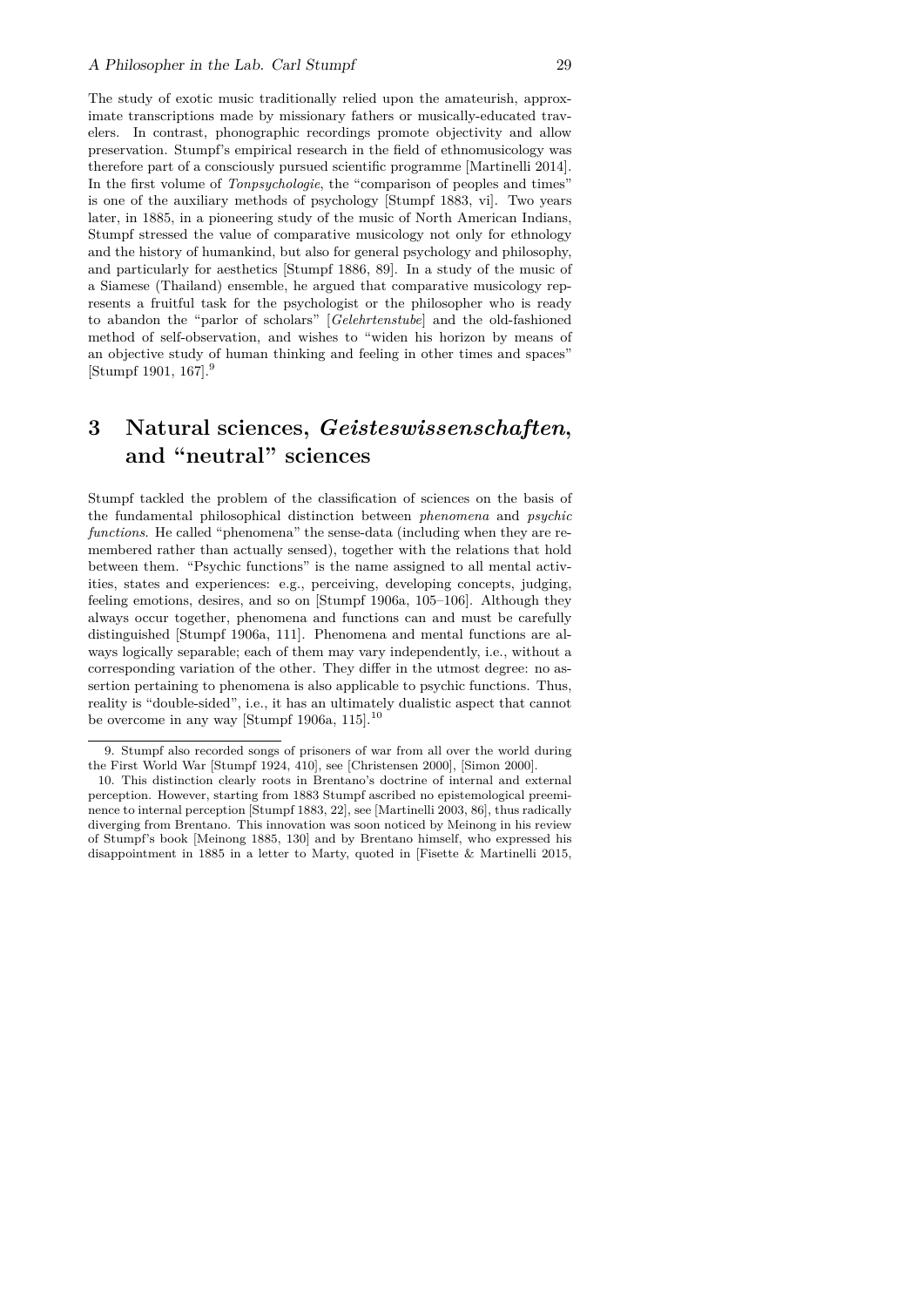In Stumpf's view, the distinction between natural sciences and *Geisteswissenschaften* originates from the above mentioned dichotomy.

No matter how they are defined, the contraposition of the physical and the mental has always been the basis of the distinction between natural sciences and *Geisteswissenschaften*.  $[Stumpf 1906b, 10]^{11}$ 

Accordingly, all natural sciences are rooted in phenomena, while *Geisteswissenschaften* stem from the study of mental functions.

The separation of natural sciences and mental sciences [*Geisteswissenschaften*] is based on the fundamental differences of sense data [*Erscheinungen*] and psychic functions, or on the respective contents of external (sensuous) and internal (psychological) perception. Phenomena and functions are directly presented in the closest connection, but they are essentially different. Observation of functions is the foundation of the mental sciences, however these latter are no more tied to their departure point than the natural sciences are. Just as the natural sciences proceed to the construction of the material outer world, so functions aim to understand the nature of psychic forces in general and the resulting actions and phenomena in terms of the inner life that alone is given to our observation. Psychology occupies the same place among the mental sciences as physics does among the natural sciences. [Stumpf 1924, 424]

Natural sciences, then, are not *directly* based upon phenomena. This would open the way to Mach's phenomenalism, reducing everything to basic phenomenal data or "sensations" [*Empfindungen*].<sup>12</sup> Stumpf, who totally disagreed with this view, was rather a constructivist. In the first place, one must distinguish between a mere sensation and an "object" [*Gegenstand*], which is the result of a conceptual construction trained by ordinary experience. This is a prerequisite to any kind of scientific construction [Stumpf 1906b, 10]. In the second place, true scientific objects are not *phenomena* as such; rather Stumpf defined them as "bearers" of variations, occurring in space and time

<sup>495].</sup> As late as 1948, i.e., 12 years after Stumpf's death, Alfred Kastil was still engaged in a criticism of this deviation from the Brentanian orthodoxy [Kastil 1948]. A further analysis of this theme would obviously take us too far away from our present concerns. For a discussion of Stumpf's dualism, see, e.g., [Martinelli 2011, 68].

<sup>11.</sup> Despite his use of the Kantian term *Erscheinung*, Stumpf does not think of a contraposition of phenomena and "things in themselves". Phenomena are not "merely" phenomena, but a part of what is immediately given: "The whole of the immediately given is *real*. Thence we gain the general concept of reality, which we then extend to other things" [Stumpf 1906a, 111].

<sup>12. [</sup>Mach 1906]. Stumpf often argues against Mach's phenomenalism: see, e.g., [Stumpf 1896, 84–85].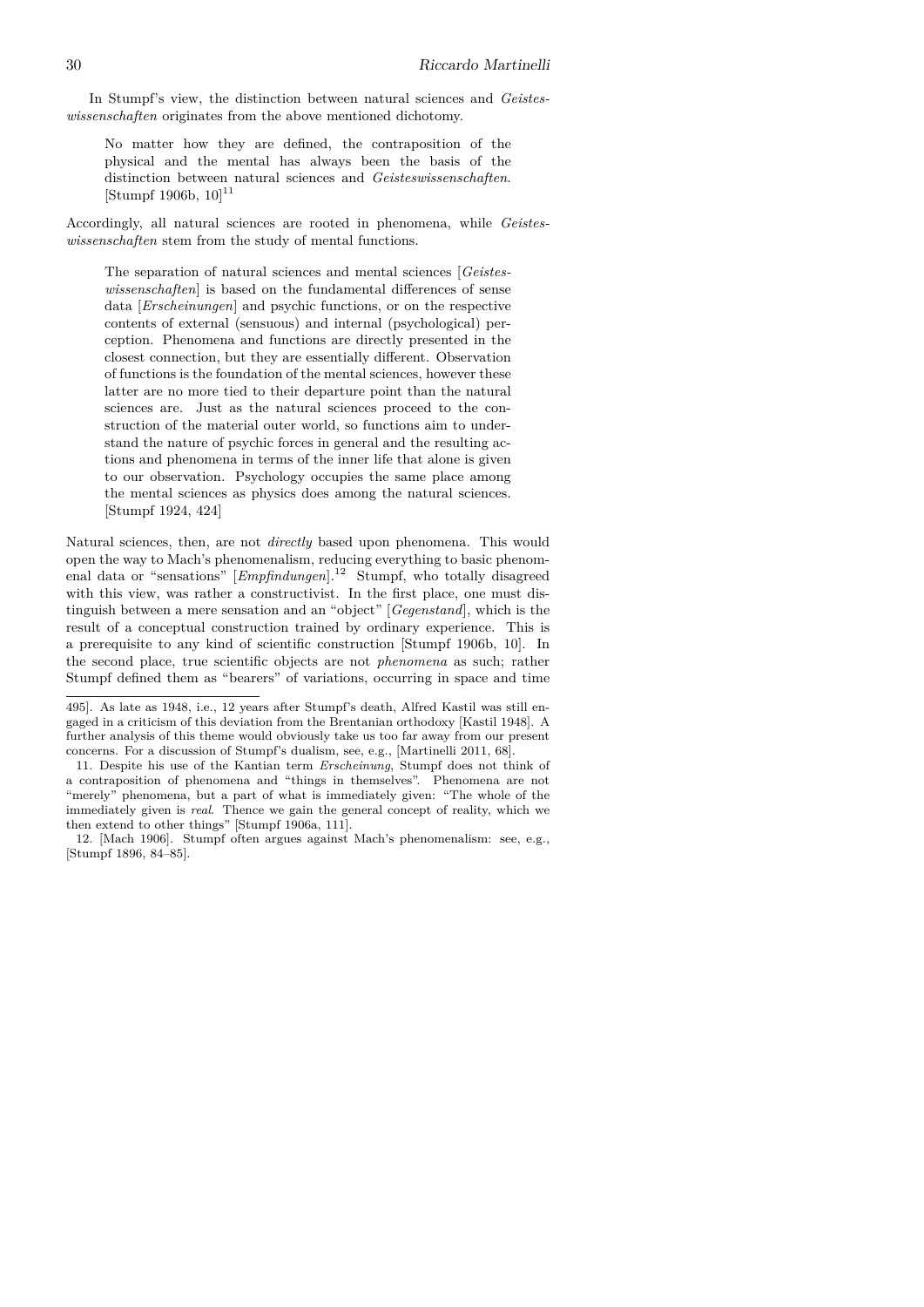according to the laws of physics [Stumpf 1906b, 16]. Finally, in Stumpf's view, even the external world is a hypothetical structure. Regularities and exceptions in the continuous variation of our sensations and presentations can be explained only by means of this hypothesis, repeatedly confirmed by any act of experience [Stumpf 1906b, 12].

Accordingly, natural sciences ultimately rest upon phenomena, but are the outcome of further elaboration; their objects are merely *inferred* from phenomena. In contrast, *Geisteswissenschaften* deal directly with mental functions, although they also include higher-order constructs. Psychology is the science of elementary mental functions, whereas the other *Geisteswissenschaften* deal with complex mental functions [Stumpf 1906b, 21]. In opposition to Husserl's misunderstanding of psychology as a science of facts [*Tatsachenwissenschaft*] [Husserl 1911, 12–13], Stumpf claimed that psychology fundamentally aims to find the *general laws* of the psychical world, not merely to record mental occurrences [Stumpf 1939-1940, 194].

Stumpf's basic dichotomy between natural sciences and *Geisteswissenschaften* was enriched by many other supplementary factors.<sup>13</sup> In this context, special attention should be paid to a third group of sciences, which he called "neutral sciences". As previously stated, neither natural sciences nor psychology *directly* investigate phenomena; nevertheless, that investigation represents a major scientific task. At this stage, Stumpf introduced three neutral sciences devoted to the study of phenomena: phenomenology, eidology and the theory of relations [Stumpf 1906b, 26, 32, 37]. Their differences lie in their specific subjects. Phenomenology deals with *sensory phenomena*; eidology with what Stumpf called "formations" [*Gebilde*], that is concepts, forms, states of affairs [*Sachverhalte*], namely any content of thought [Stumpf 1906b, 32–33]. The general theory of relations [*allgemeine Verhältnislehre*] deals with relationships such as similarity, sameness, part and whole, etc. [Stumpf 1906b, 37].

### **4 Phenomenology and philosophy**

Given its experimental nature, Stumpf's phenomenology is particularly relevant in this context. Radically diverging from Husserl, he attributed to phenomenology the task of investigating sensory phenomena.<sup>14</sup> Colors, sounds, sensory qualities of all kinds are ruled by structural laws. The investigation into mixed sensory qualities or into relations such as similarity, increase, fusion, etc., also belongs to phenomenology [Stumpf 1906b, 27]. Further examples of phenomenological problems are: the existence of basic phenomena,

<sup>13. [</sup>Stumpf 1906a, *passim*]. In the present essay I shall not consider all of these factors but rather concentrate upon the consequences of Stumpf's general point of view as to the relationship between philosophy and science.

<sup>14.</sup> For a comparison with Husserl, see [Rollinger 2008], [Fisette 2009a, 2015b].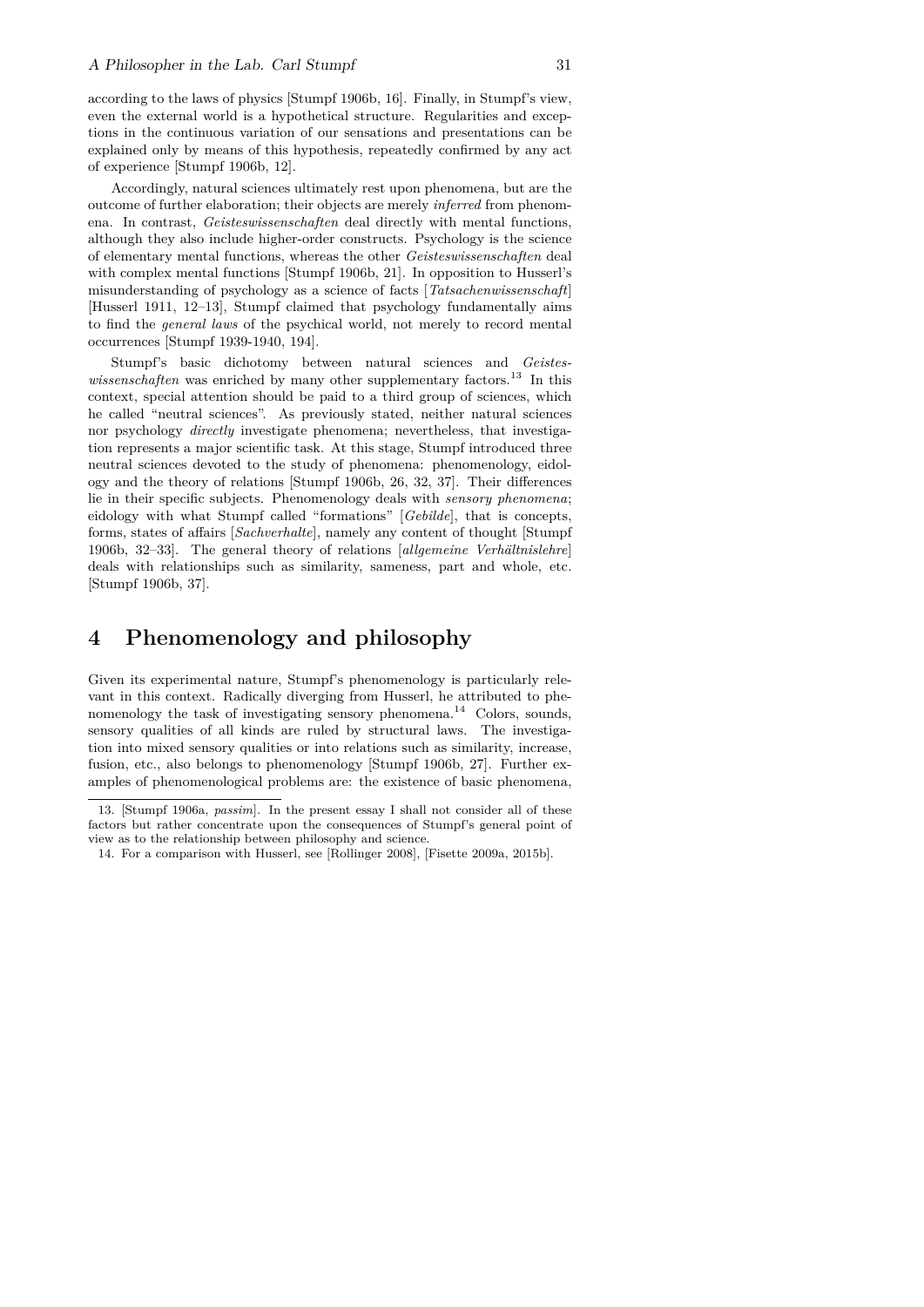the relationship between sensations and judgments [Stumpf 1883], the fundamental "attributes" of sensations (quality, brightness, intensity) [Stumpf 1917], and the difference between sensation and presentation [Stumpf 1918]. Phenomenology is mainly pursued by physicists, physiologists, and psychologists. Effectively, in the past, physicists also used to deal with phenomenological problems. Most remarkably, they all work experimentally: Stumpf's phenomenology is an experimental discipline. For instance, he considered some work by Ewald Hering and Hermann von Helmholtz, who analytically investigated the fields of optics and acoustics, highly influential in phenomenology [Stumpf 1907a, 186].

In this sense, phenomenology formed the core of many of Stumpf's own experimental activities:

I have also devoted most of my time to phenomenological preparatory work, but my real aim has always been to understand functions. [Stumpf 1924, 424–425]

Accordingly, in his *Autobiography* Stumpf presents much of his experimental work as pertaining to the field of phenomenology [Stumpf 1924, 425–429]. It is within this context that he introduced his early books on the origin of space perception [Stumpf 1873], his writing on the attributes of visual perception [Stumpf 1917], plus a series of minor articles concerning specific problems of sensory phenomena [Stumpf 1899b], [Stumpf & Meyer 1898], [Stumpf & Schaefer 1901], and many others. Furthermore, he considers his study on vowel sounds a phenomenological field of investigation [Stumpf 1924, 414]. Since they touch upon phenomenological issues, the two volumes of *Tonpsychologie* were also mentioned here [Stumpf 1883, 1890]. However, these were mainly devoted to the theory of sense-judgments concerning sounds (i.e., psychic functions), so they more properly belong to descriptive psychology.<sup>15</sup>

Together with the two other mentioned neutral sciences, phenomenology was considered by Stumpf as a "pre-science" [*Vorwissenschaft*]. This means that phenomenology is the basis for further processing, carried out by all sciences. He also introduced metaphysics as a neutral "post-science" [*Nachwissenschaft*].<sup>16</sup> Metaphysics aims to collect and elaborate the outcomes of all sciences—so that one could even call it *metapsychics* [Stumpf 1906b, 42]. Metaphysics deals with the connection linking the objects of all sciences: psychic functions, phenomena, formations, relations, and physical objects. This acceptance of metaphysics clearly distinguishes Stumpf's position from coeval positivism. But he advocated a renewed metaphysics, that is not

<sup>15.</sup> Stumpf identifies descriptive psychology with Husserl's first phenomenology, as developed, e.g., in *Logische Untersuchungen*, see [Fisette 2009a].

<sup>16.</sup> This complex epistemological structure could be simplified introducing the concept of *reality*. If one considers only real objects, the classification of sciences is the following: natural sciences, *Geisteswissenschaften* and metaphysics [Stumpf 1906b, 44].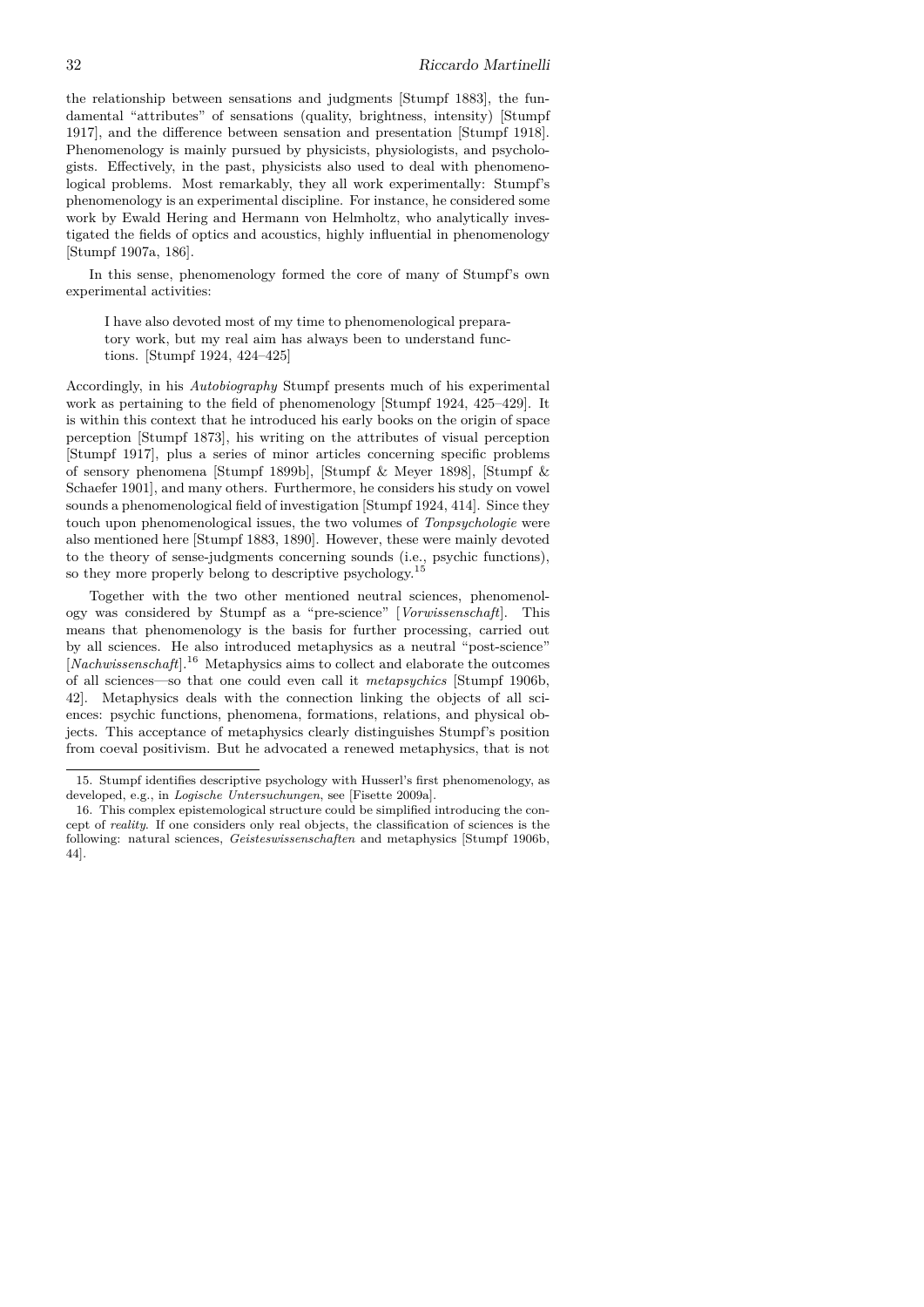"built a priori"—a "metaphysics of experience", based upon scientific results [Stumpf 1906b, 43].

Metaphysics is a part of philosophy. What, then, about philosophy as a whole? Stumpf considered philosophy to be the science of "most universal objects" *[allgemeinste Gegenstände*] [Stumpf 1906b, 86].<sup>17</sup> These objects correspond to the different philosophical disciplines. For instance, "ethics, aesthetics and logic" are "practical sciences", that "lead to Good, Beauty and Truth—in other words, they teach distinguishing, and realizing in one's interior the right and wrong as to one's will, taste and scientific judgment" [Stumpf 1906b, 88]. The heterogeneous nature of the most universal objects raises a supplementary question: what does the unity of philosophy consist of? The answer is quite clear:

That's for sure; it is neither metaphysics nor theory of knowledge, nor even the universal ideas of the values that keeps these very divergent areas of philosophical research together. Rather, this role is played by psychological research that those disciplines need in an equally strong manner. [Stumpf 1906b, 90]

It is true that some psychological research should be fruitfully pursued by means of experiments—"especially those that pertain not to psychology in a strict sense, but rather to phenomenology" [Stumpf 1906b, 90]. However, this seems to lose all contact with fundamental philosophical questions. Nevertheless, as discussed above, phenomenological research also contributes to philosophy and psychology as a whole provides the link connecting all the philosophical disciplines.

At the same time, psychology and philosophy still differ radically; for instance, while the inquiry into the origin of concepts is a psychological problem, the search for the origin of truth is purely philosophical [Stumpf 1891, 501], [Stumpf 1939-1940, (I), 6–7]. As Stumpf claimed in opposition to the Kantian account of space and time, form and matter, the categories and so on, philosophical ideas should always "pass the exam" of psychology. In fact, nothing can be "*true from the point of view of the theory of knowledge [erkenntnistheoretisch]*" and at the same time "*psychologically false*" [Stumpf 1891, 482].

To meet these requirements, psychology "must not forget, absorbed in experimental detail, the nobler phenomena of mental life that cannot be investigated in this manner and the great general questions" [Stumpf 1924, 414]. For instance, Stumpf devotes his opening lecture at the Third International Congress of Psychology in Munich to a classical metaphysical problem: the relationship between body and mind [Stumpf  $1896$ ].<sup>18</sup> Despite the astonishing

<sup>17.</sup> In Stumpf's *Autobiography*, philosophy is defined as "the science of the most common laws of the psychical, and of the real, in general (or conversely)" [Stumpf 1924, 414]. This definition partially overlaps with Stumpf's own definition of metaphysics.

<sup>18.</sup> As President of the organizing committee, Stumpf proposed to name the conference "Congress for *experimental* psychology", since experimentation has an "emi-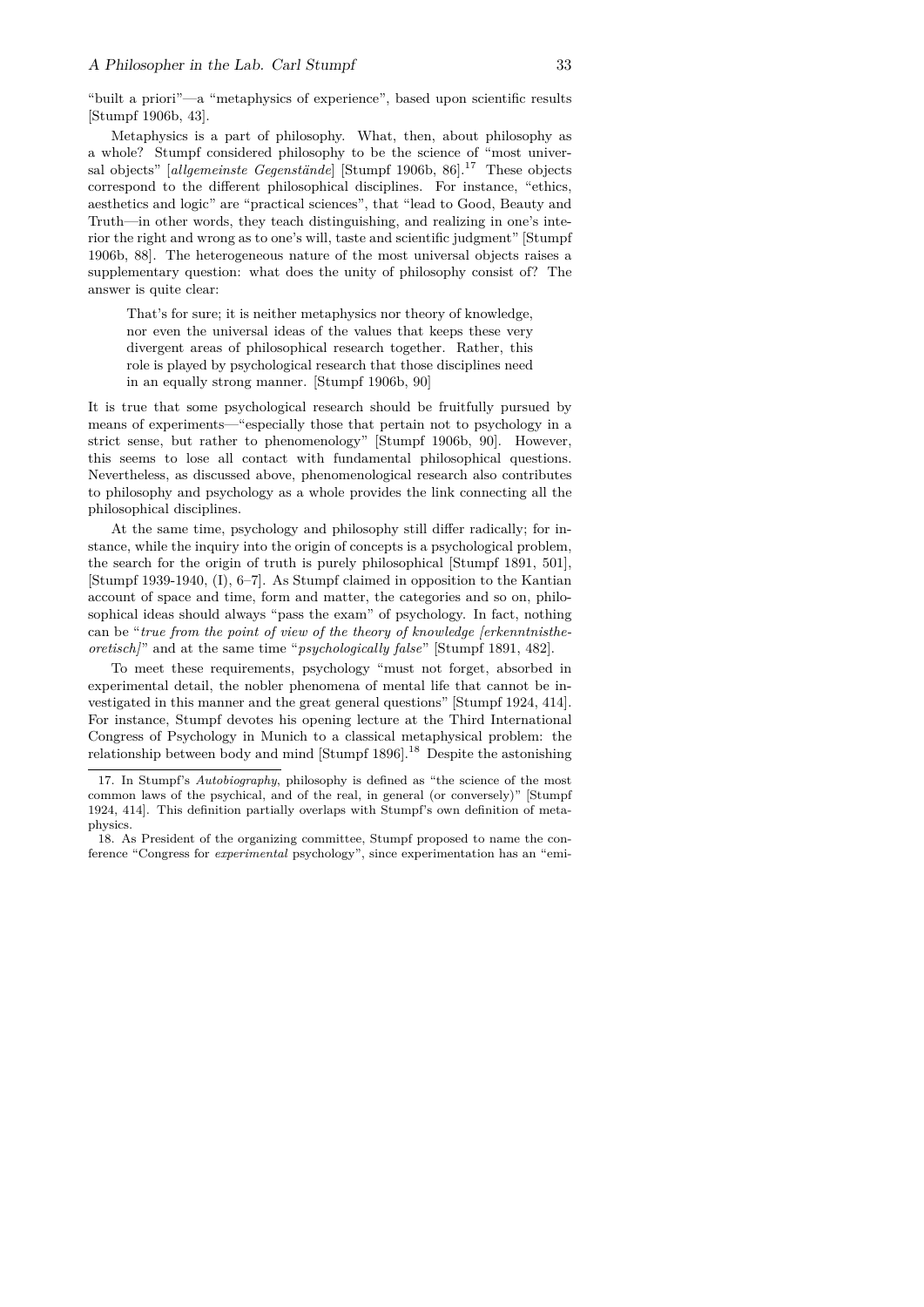number of hypotheses formulated by philosophers and scientists on this theme, progress has been made only recently: "[r]esearch on mind and body have gained extraordinarily in precision since the times of Descartes and Spinoza" [Stumpf 1896, 92]. Among the factors that favored this development, Stumpf listed "the philosophical analysis of the concepts of substance and causality, the discovery of the law of energy, the emergence of psychophysics, the triumphal diffusion of evolutionism, the progress in the anatomy and the physiology of sense-organs and most significantly in the localization of mental activities" [Stumpf 1896, 92–93]. Philosophy (the analysis of categories), physics (the law of conservation of energy), psychology (psychophysics), biology (evolution), anatomy and physiology: the progress of these disciplines is a fundamental condition for the advancement in the matter. Another circumstance shortens the distance between philosophers and psychologists: "[w]hy shouldn't even philosophy make use of experiments, whenever this is possible?" [Stumpf 1906b, 89].<sup>19</sup> For instance, concepts undergo a real development with time, a continuous adjustment to the advances of scientific knowledge. For this reason, "one can also design experiments with concepts, confronting either the one or the other with phenomena" [Stumpf 1896, 93].

In summary, natural sciences and *Geisteswissenschaften* need a preliminary "phenomenological" work, an experimental analysis of sensory data. This work is carried out by natural scientists and psychologists, who adopt an experimental approach, as Stumpf himself quite often did. Natural sciences and *Geisteswissenschaften*, including psychology, elaborate their materials and deduce laws concerning their own subject matters. On this basis, philosophy proceeds to a general reassessment of knowledge, aiming at the most universal objects and their unity. Internal coherence among the various philosophical disciplines is ultimately granted by psychology. This could suggest that Stumpf supports a close relationship of philosophy with *Geisteswissenschaften*. In the next section, I shall show that this is only partially true. Notwithstanding the close relationship between philosophy and psychology, Stumpf went so far as to give priority to the natural sciences over *Geisteswissenschaften*.

### **5 Natural sciences and philosophy**

As described above, Stumpf suggested that the philosopher is perfectly legitimate in carrying out experimental psychology, or experimental phenomenol-

nent value for the formation of psychological thought—on the condition that it puts together the manual activity with thought" [Stumpf 1896, 68]. The word *experimental* was finally omitted in order to promote interdisciplinarity; however, contributions from cognate disciplines should include the exact ascertainment of some factual truths, since "we want to measure and count whenever it is possible" [Stumpf 1896, 70–71].

<sup>19.</sup> Stumpf is one of the few philosophers of the nineteenth century to endorse such a position. Although in a different sense, there is nowadays a trend towards "experimental philosophy", see, e.g., [Knobe & Nichols 2008].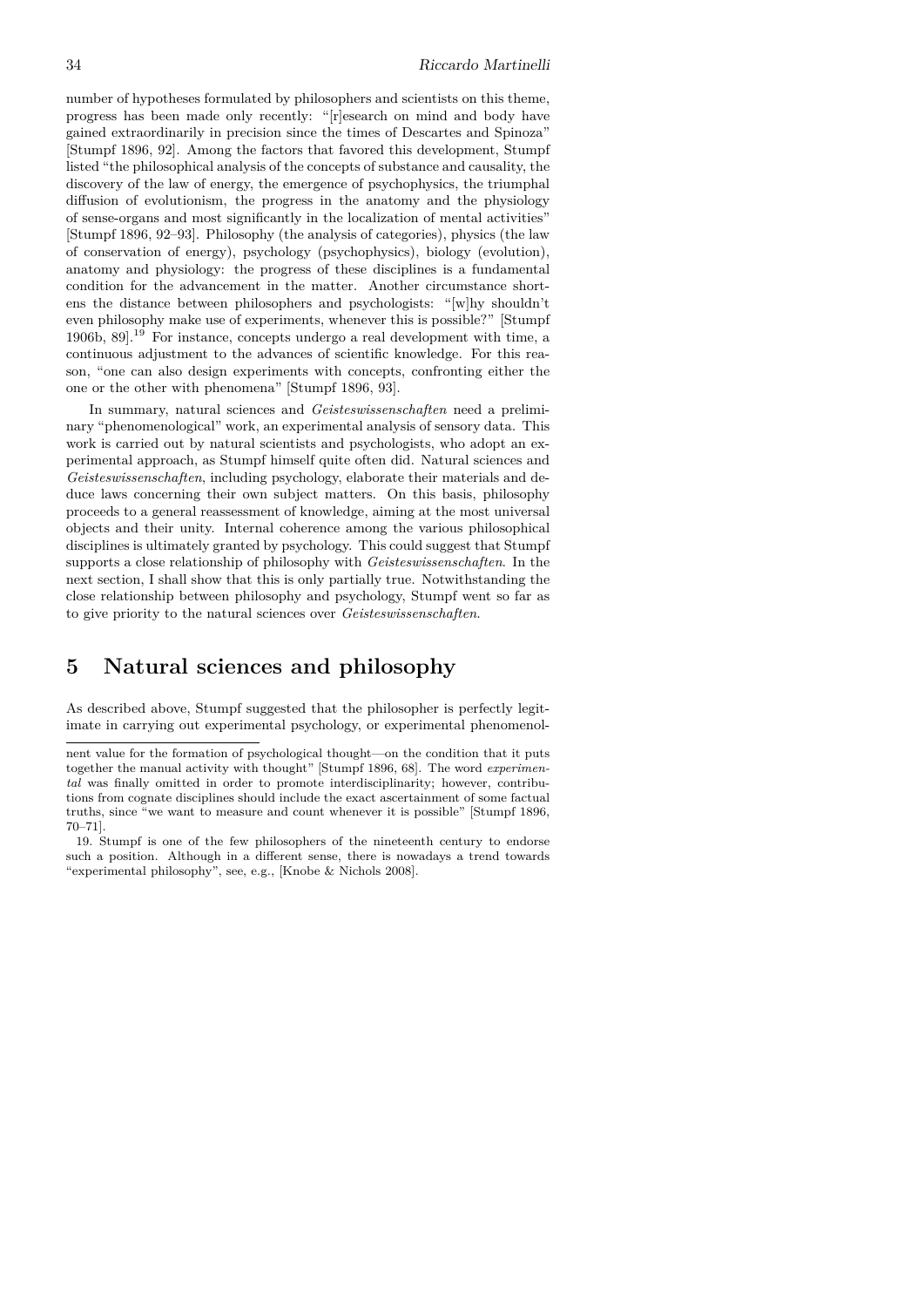ogy, because such work is also fundamentally useful to ascertain philosophical truths. Moreover, he elaborates a more radical version of this approach. He does not simply concede that the philosopher *is allowed* to practice science; rather, he claims that the philosopher *should* do so. Stumpf counterattacked so to speak and charged his "armchair" colleagues with ignoring or misunderstanding important aspects of their discipline. In this, he did not merely propose a strong connection between philosophy and experimental *psychology*; rather he advocated a cooperation of philosophy with *natural science* in general.

Stumpf devoted his inaugural speech as Rector of the University of Berlin to the *Rebirth of philosophy* [Stumpf 1907a]. His first polemic target was idealism. With their incapacity to understand science and to cope with it, idealists totally missed their goals and ended up causing a materialist, antiphilosophical reaction [Stumpf 1907a, 164]. To overcome all these tendencies, the original obstacle should be removed. First and foremost, philosophy should go hand in hand with natural sciences. Stumpf mentioned Gustav Theodor Fechner and his teacher Rudolph Hermann Lotze as recent examples of this attitude [Stumpf 1907a, 165].<sup>20</sup> These thinkers were philosophers and scientists at the same time; Fechner was a physicist and Lotze a physician. Moreover, Fechner and Lotze took *psychology* seriously, thus going beyond Kant's notorious doubts about the possibility of a scientific psychology. It might appear surprising that Franz Brentano was not mentioned among the promoters of this renewal of philosophy. However, Brentano, who was not a scientist, failed to meet the requirements of the argumentation under discussion. True, he had won Stumpf over to philosophy with his thesis that this discipline shares its methodology with natural science: "Vera philosophiae methodus nulla alia nisi scientiae naturalis est" [Brentano 1929, 136–137].<sup>21</sup> But later Stumpf developed different ideas about scientific methodology and, furthermore, started a scientific practice of his own.<sup>22</sup> Be that as it may, Stumpf concludes that psychology, "practiced in the spirit of the natural science" [Stumpf 1907a, 166], is one of the sources of the ongoing rebirth of philosophy. Another source is a more rigorous attitude towards the history of philosophy. Whereas the idealists polemically referred to their immediate predecessors, the history of philosophy makes the true thought, e.g., of Leibniz or Aristotle, available to us.

Stumpf notes that philosophy has two main tasks: a theoretical and an ethical one. In the first place, philosophy should unify the most universal concepts, thus granting "a conclusion to our knowledge"; in the second place, philosophy should "elevate us [...] over the terrestrial atmosphere and the

<sup>20.</sup> Stumpf also mentions Leibniz, whose philosophy appears to him much more current than that of the idealists, see also [Stumpf 1923, xxv].

<sup>21. &</sup>quot;The true method of philosophy is none other than that of natural science".

<sup>22.</sup> Confronting Brentano's views on scientific psychology and science in general with those of Stumpf would require a separate analysis, see [Rollinger 1999], [Fisette 2009a], [Martinelli 2013].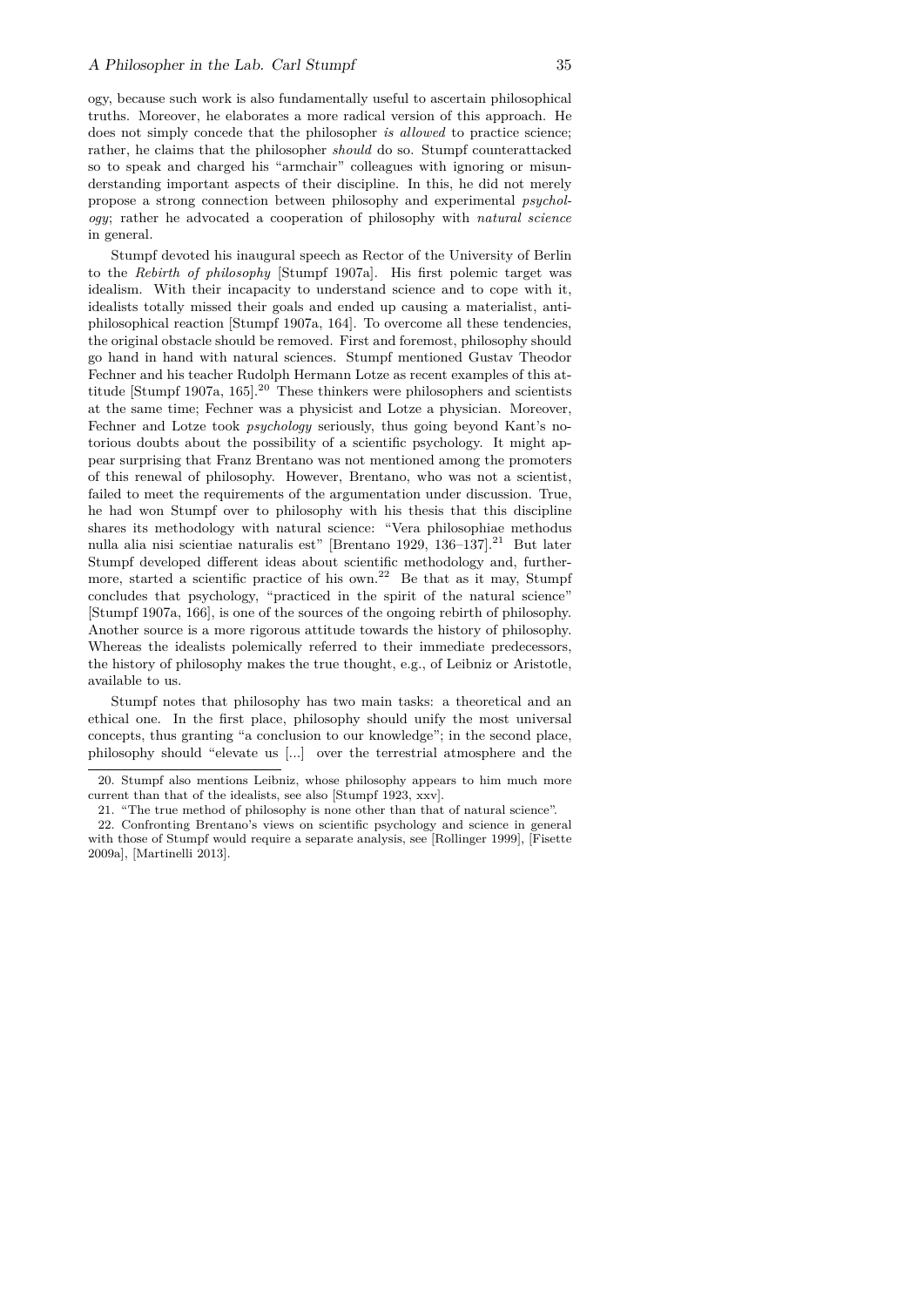nothingness of everyday life", enabling us to recognize our duties [Stumpf 1907a, 168]. There are two main ways of pursuing these goals: "philosophy of experience" [*Erfahrungsphilosophie*] and "a priori philosophy". There is no doubt that Stumpf's preference is for *philosophy of experience*, which moves from the outcomes of sciences and endeavors to maintain a close relationship with them. "The philosophy of experience", he asserts, "grows out of single sciences and attempts to maintain the closest connection with them, to speak their language as far as possible, and to follow their methods [...]" [Stumpf 1907a, 169]. Rather than claiming for absolute systems, this kind of philosophy proceeds step by step and strives for *relative* conclusions. Even if it is provisional, any relative conclusion always represents an important result. In his late years, Stumpf still maintained this point:

Philosophy should get rid of the habit of appearing on the scene while claiming the need for a complete and self-contained system that can answer all questions. Its scientific character is proved by the fact that philosophy always leaves open many more questions than those it provides answers to. [Stumpf 1939-1940, (I), 123]

The philosophy of experience favors collective work, interactive discussion, and respect for the work of others. The execrable habit of starting every time from the very beginning, typical of many philosophers, should be finally overcome. Philosophy should take the best from scientific methodology and incorporate it into its praxis.

Stumpf does not support any kind of fusion (or confusion) between philosophy and science: along with the pseudo-science of the idealists, the positivistic removal of philosophy is his second polemic target. He does maintain that philosophy should be "oriented to the natural sciences and based upon them".<sup>23</sup> However, he also insists that it would be "the ruin of philosophy" to put it completely into the hands of natural science [Stumpf 1907a, 188]. Philosophy has a distinctive value and autonomy that differentiate it from any science (including psychology). Philosophy should cope with scientific results, but its objectives and aims lie beyond those of the scientific disciplines.

Remarkably, Stumpf has natural sciences in mind. It is true that *Geisteswissenschaften* may also assist the philosopher. Yet he warmly recommends a "comprehensive training in the field of the natural sciences" to all those who aim at "a satisfactory world view" [Stumpf 1907a, 179], rather than at an insight into specific philosophical disciplines like, e.g., philosophy of law, or aesthetics. Stumpf did not insinuate that *Geisteswissenschaften* are inferior to natural sciences in applying a rigorous methodology. Rather, the difference lies in the fact that while *Geisteswissenschaften* have a *formal* value in suggesting methodological rigor and precision to the philosopher, natural sciences, in addition, provide important *material* notions that are enormously valuable for

<sup>23.</sup> He speaks of a "naturwissenschaftlich orientierten und fundamentierten Philosophie" [Stumpf 1907a, 188].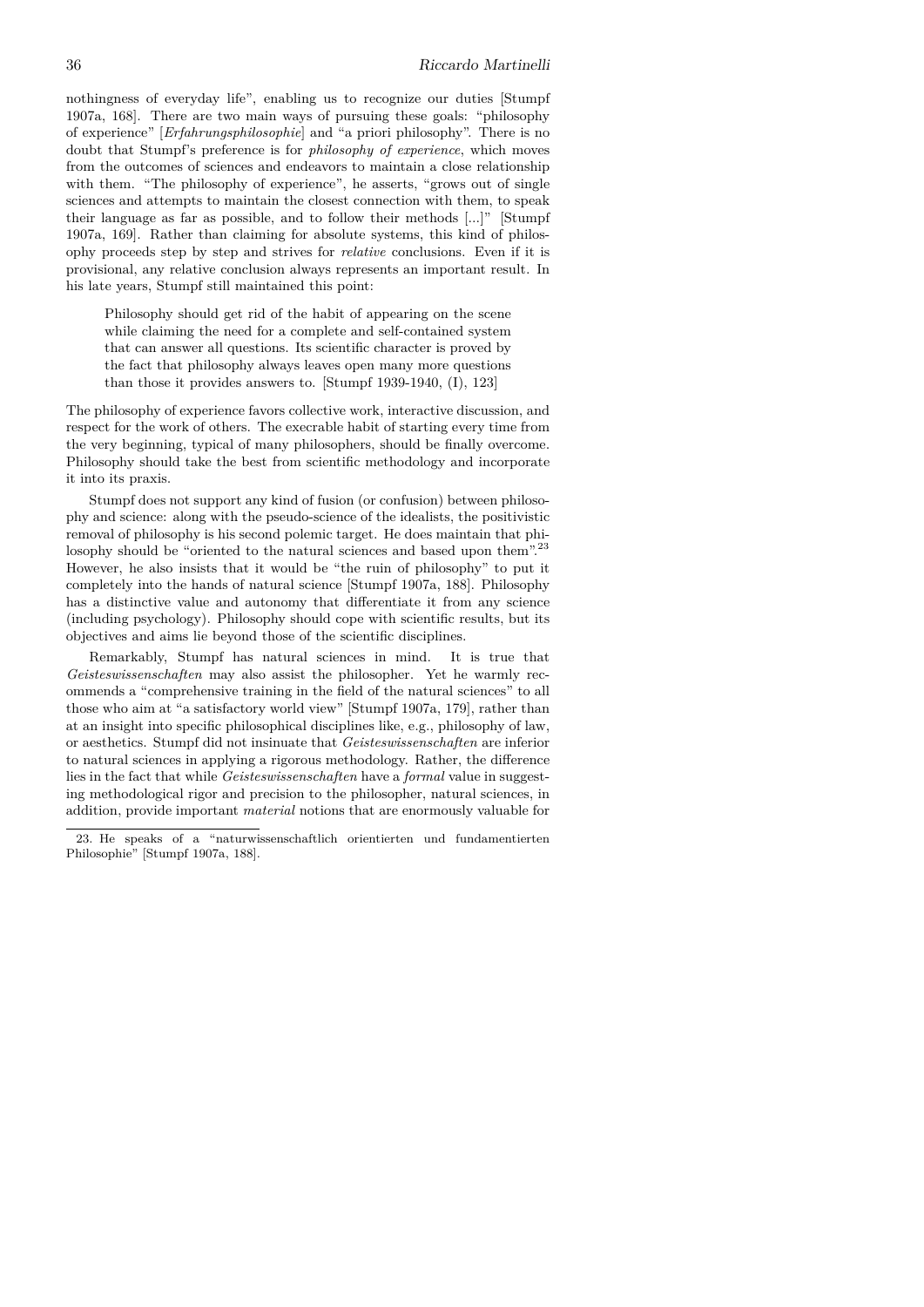our understanding of the world [Stumpf 1907a, 180–181]. In Stumpf's view, scientific activity is far from being somehow opposed to philosophy; rather, familiarity with it promotes an attitude of strength and conveys material notions, which are the necessary ingredients for a renewed philosophy.

In short, Stumpf occupied a unique position within the development of German philosophy in the late nineteenth and early twentieth century. While he affirmed a close relationship between philosophy and psychology, he avoided reductionism and psychologism. Philosophy is autonomous with respect to both natural sciences and *Geisteswissenschaften*; nevertheless, it is bound to flourish on condition that it maintains a closer relationship with natural sciences and keeps to their methods whenever possible. It is true that Stumpf did not pursue the goal of a scientific philosophy as strongly as the Viennese Neo-positivists or the "Berlin Group" around Reichenbach did; however, he contributed to shaping the figure of a scientist-philosopher and cultivated this ideal in more than one generation of young scientists, mainly psychologists.<sup>24</sup> Far enough from positivistic reductionism, but also from any form of foundationalism, Stumpf neither aimed to reduce philosophy to science, nor to "ground" science through some privileged form of philosophical insight. He firmly believed that philosophy should learn a lot from natural science (practices, habits, methods), and he always based his work on this principle.

### **Bibliography**

- Ash, Graham Mitchell [1995], *Gestalt Psychology in German Culture, 1890- 1967. Holism and the Quest for Objectivity*, Cambridge: Cambridge University Press.
- —— [2002], Carl Stumpf und seine Schüler: von empirischer Philosophie zur Gestaltpsychologie, *Brentano-Studien*, 9, 117–148.
- Brentano, Franz [1907], Zur Lehre von der Empfindung, in: *Untersuchungen zur Sinnespsychologie*, Hamburg: Meiner, 51–98, 1st version 1896, quoted from: *Schriften zur Sinnespsychologie*, Frankfurt am Main: Ontos Verlag, 2009.
- —— [1929], *Über die Zukunft der Philosophie*, Leipzig: Meiner.
- Christensen, Dieter [2000], Erich M. von Hornbostel, Carl Stumpf, and the institutionalization of comparative musicology, in: *Das Berliner*

<sup>24.</sup> No surprise that, for instance, Wolfgang Köhler and Kurt Lewin took part in the activities of the so-called Berlin Group led by Hans Reichenbach. Together with Lewin, Köhler had cooperated with Reichenbach and planned to start a journal for exact science, see [Ash 1995, 261], [Milkov 2013, 9–10]. As to the Gestaltists' relationship to the Vienna Circle, see [Kluck 2008].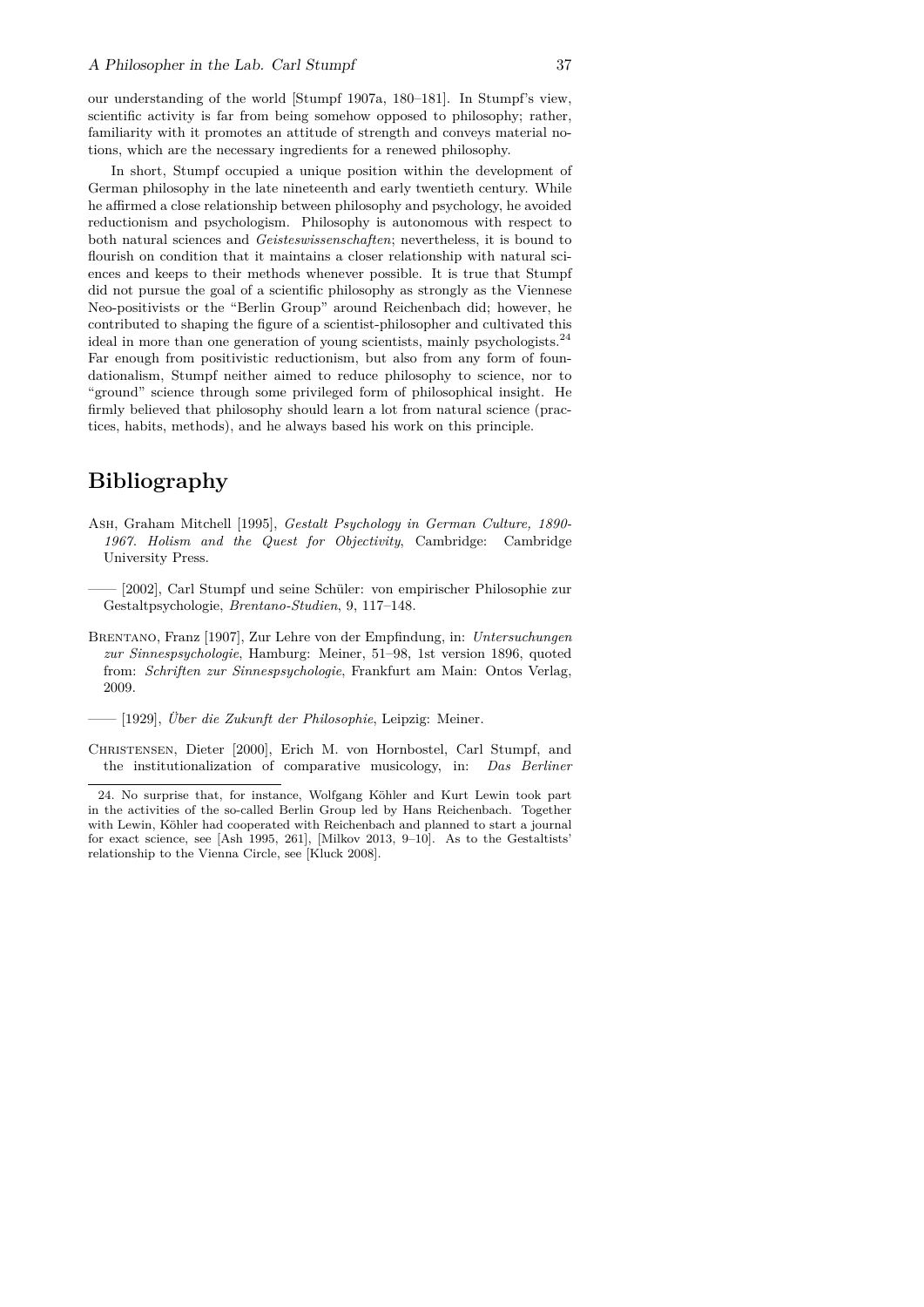*Phonogramm-Archiv 1900-2000 – Sammlungen der traditionellen Musik der Welt – The Berlin Phonogramm-Archiv 1900-2000. Collections of Traditional Music of the World*, edited by A. Simon, Berlin: Verlag für Wissenschaft und Bildung, 141–150.

- FISETTE, Denis [2006], La philosophie de Carl Stumpf, ses origines et sa postérité, in: *Renaissance de la philosophie. Quatre articles*, Paris: Vrin, 11–112.
- —— [2009a], Stumpf and Husserl on phenomenology and descriptive psychology, *Gestalt Theory*, 31(2), 175–190.
- —— [2015], The reception and actuality of Carl Stumpf. An introduction, in: *Philosophy from an Empirical Standpoint. Essays on Carl Stumpf*, edited by D. Fisette & R. Martinelli, Amsterdam; New York: Rodopi, 11–53.
- —— [2015a], Bibliography of the publications of Carl Stumpf / Bibliographie der Schriften von Carl Stumpf, in: *Philosophy from an Empirical Standpoint. Essays on Carl Stumpf*, edited by D. Fisette & R. Martinelli, Amsterdam; New York: Rodopi, 529–542.
- —— [2015b], A phenomenology without phenomena? Carl Stumpf's critical remarks on Husserl's *Phenomenology*, in: *Philosophy from an Empirical Standpoint. Essays on Carl Stumpf*, edited by D. Fisette & R. Martinelli, Amsterdam; New York: Rodopi, 321–358.
- Fisette, Denis & Martinelli, Riccardo (eds.) [2015], *Philosophy from an Empirical Standpoint. Essays on Carl Stumpf*, Amsterdam; New York: Rodopi.
- Fréchette, Guillaume [2010], Actualité de Carl Stumpf, *Dialogue: Canadian Philosophical Review/Revue canadienne de philosophie*, 49, 267–285, doi: 10.1017/S0012217310000272.
- Husserl, Edmund [1911], Die Philosophie als strenge Wissenschaft, in: *Husserliana. Edmund Husserl gesammelte Werke*, edited by T. Nenon & H. R. Sepp, Dordrecht: Nijhoff, vol. 25: Aufsätze und Vorträge, 1911-1921, 3–62, 1987.
- Kastil, Alfred [1948], Ein neuer Rettungsversuch der Evidenz der äusseren Wahrnehmung (kritische Bemerkungen zu Stumpfs Erkenntnislehre), *Zeitschrift für philosophische Forschung*, 3, 198–207.
- Kluck, Steffen [2008], *Gestaltpsychologie und Wiener Kreis. Stationen einer bedeutsamen Beziehung*, Munich: Alber.
- Knobe, Joshua & Nichols, Shaun (eds.) [2008], *Experimental Philosophy*, Oxford; New York: Oxford University Press.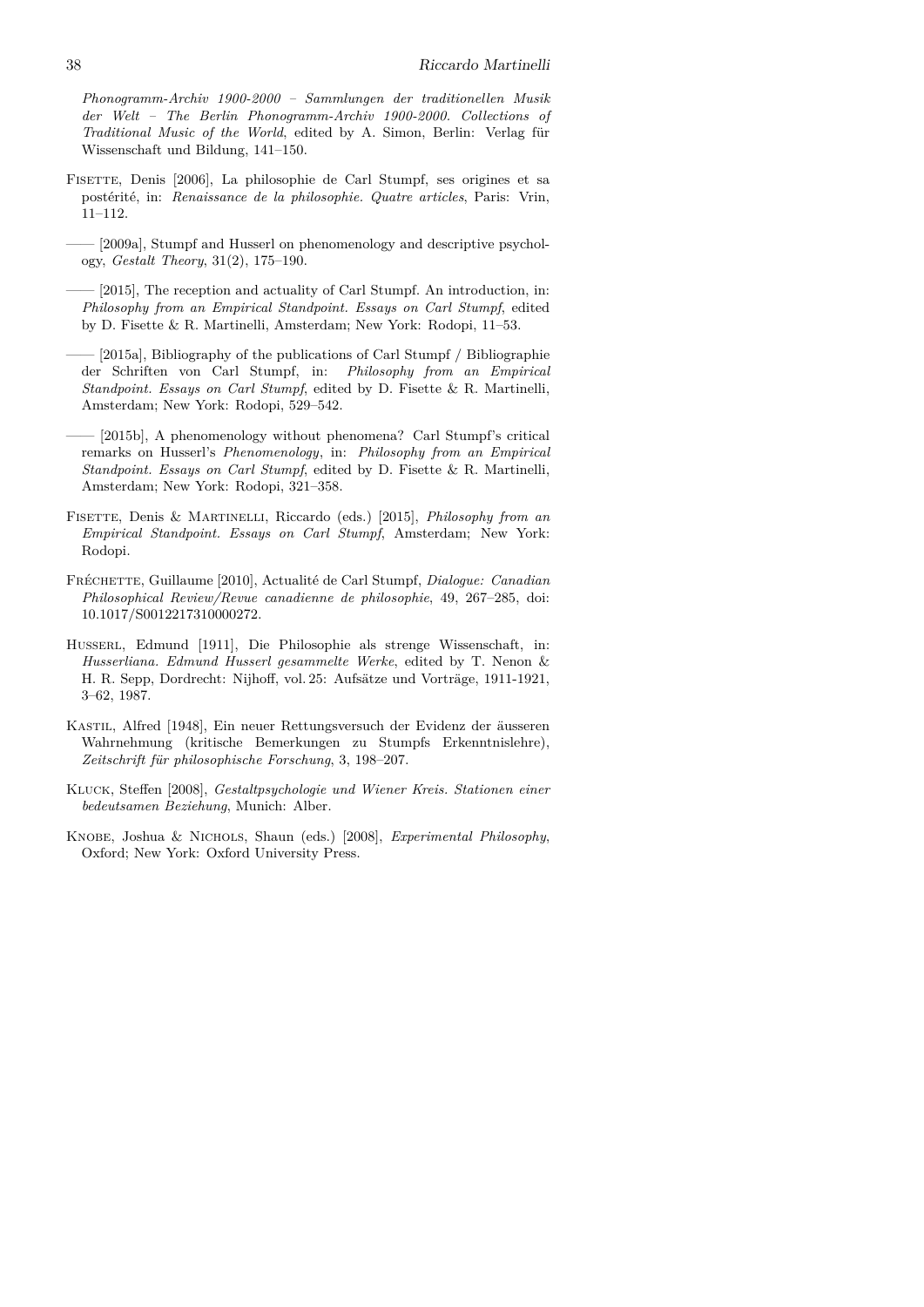- Köhler, Wolfgang [1913], Über unbemerkte Empfindungen und Urteilstäuchungen, *Zeitschrift für Psychologie*, 66, 51–80, cited according to the English translation by H. E. Adler: [Köhler 1971].
	- —— [1971], On unnoticed sensations and errors of judgment, in: *The Selected Papers of Wolfgang Köhler*, edited by M. Henle, New York: Liveright, 13–39, translation by H. E. Adler.
- Mach, Ernst [1906], *Die Analyse der Empfindungen und das Verhältnis des Physischen zum Psychischen*, Jena: Fischer, Engl. transl. *The Analysis of Sensations and the Relation of the Physical to the Psychical*, New York: Dover, 1959.
- Martinelli, Riccardo [2003], Descriptive empiricism: Stumpf on sensation and presentation, *Brentano-Studien*, 9, 83–106.
- —— [2011], Intentionality and God's mind. Stumpf on Spinoza, in: *Carl Stumpf: From Philosophical Reflection to Interdisciplinary Scientific Investigation*, edited by S. Bonacchi & G.-J. Boudewijnse, Vienna: Krammer, 51–67.
- —— [2013], Brentano and Stumpf on tonal fusion, in: *Themes from Brentano*, edited by D. Fisette & G. Fréchette, Amsterdam; New York: Rodopi, 339– 357.
- —— [2014], Melting musics, fusing sounds. Stumpf, Hornbostel and comparative musicology in Berlin, in: *The Making of the Humanities*, edited by R. Bod, J. Maat, & T. Weststeijn, Amsterdam: Amsterdam University Press, vol. 3, 391–400.
- Meinong, Alexius [1885], Rezension von: Carl Stumpf, Tonpsychologie, Band 1, Vierteljahrsschrift für Musikwissenschaft, in: *Alexius Meinong Gesamtausgabe*, edited by R. Haller & R. Kindinger, Graz: Akademische Druck- und Verlaganstalt, vol. 7, 149–160.
- Milkov, Nikolay [2013], The Berlin Group and the Vienna Circle: Affinities and divergences, in: *The Berlin Group and the Philosophy of Logical Empiricism*, edited by N. Milkov & V. Peckhaus, Dordrecht: Springer, Boston Studies in the Philosophy and History of Science, vol. 273, 3–32, doi:10.1007/978-94-007-5485-0\_1.
- Rath, Matthias [1994], *Der Psychologismusstreit in der deutschen Philosophie*, Munich: Alber.
- Rollinger, Robin [1999], *Husserl's Position in the School of Brentano*, Dordrecht: Kluwer.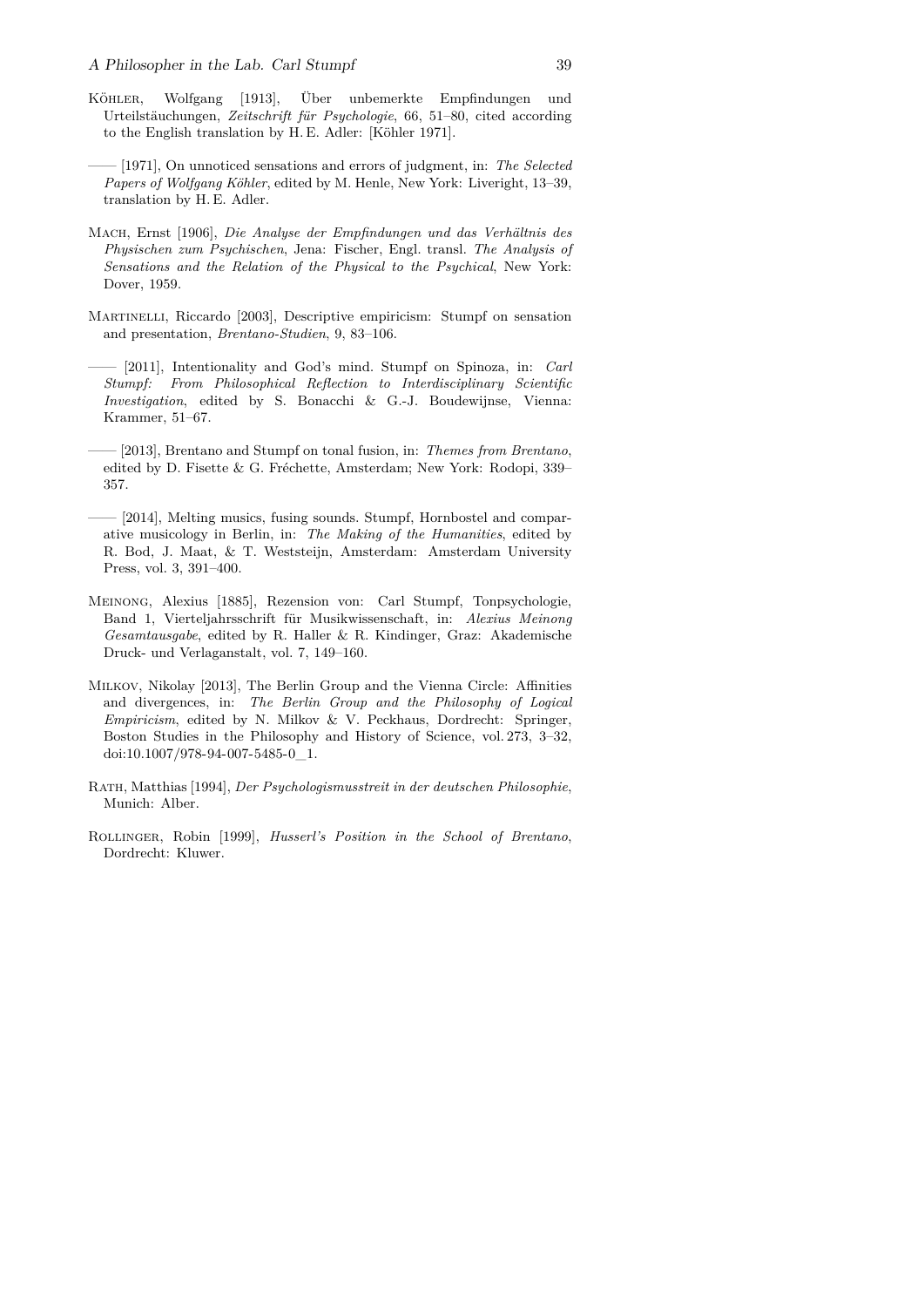—— [2008], Stumpf on phenomena and phenomenology, in: *Austrian Phenomenology: Brentano, Husserl, and Meinong on Mind and Object*, edited by R. Rollinger, Frankfurt am Main: Ontos, 139–156.

- Schuhmann, Karl [1996], Carl Stumpf (1848-1936), in: *The School of Franz Brentano*, edited by L. Albertazzi, M. Libardi, & R. Poli, Dordrecht: Springer, 109–129.
- —— [2001], Stumpfs Vorstellungsbegriff in seiner Hallenser Zeit, *Brentano Studien*, 9, 63–88.
- Simon, Arthur (ed.) [2000], *Das Berliner Phonogramm-Archiv 1900-2000 – Sammlungen der traditionellen Musik der Welt – The Berlin Phonogramm-Archiv 1900-2000. Collections of Traditional Music of the World*, Berlin: Verlag für Wissenschaft und Bildung.
- Spiegelberg, Herbert [1960], *The Phenomenological Movement. A Historical Introduction*, Den Haag: Nijhoff.
- Sprung, Helga [2006], *Carl Stumpf. Eine Biographie: Von der Philosophie zur experimentellen Psychologie*, Munich; Vienna: Profil.
- Stumpf, Carl [1869], *Verhältnis des platonischen Gottes zur Idee des Guten*, Halle: C.E.M. Pfeffer, *Zeitschrift für Philosophie und philosophische Kritik*, N.F. 52 (1), 83–128; (2), 197–261.
- —— [1873], *Über den psychologischen Ursprung der Raumvorstellung*, Leipzig: S. Hirzel, reprint by Bonset: Amsterdam, 1965.
- —— [1883], *Tonpsychologie*, vol. 1, Leipzig: S. Hirzel, reprint by Bonset: Amsterdam, 1965.
- —— [1886], Lieder der Bellakula-Indianer, *Vierteljahrsschrift für Musikwissenschaft*, 2, 405–426.
- —— [1890], *Tonpsychologie*, vol. 2, Leipzig: S. Hirzel, reprint by Bonset: Amsterdam, 1965.
- —— [1891], Psychologie und Erkenntnistheorie, in: *Abhandlungen der Königlich Bayerischen Akademie der Wissenschaften*, Munich: Franz, 2. Abteilung, 465–516.
- —— [1896], Eröffnungsrede, in: *Dritter International Congress für Psychologie in München*, Munich: Lehmann, 3–16, published (with modifications) under the title: *Leib und Seele* in [Stumpf 1910, 151–182], quoted from [Stumpf 1910].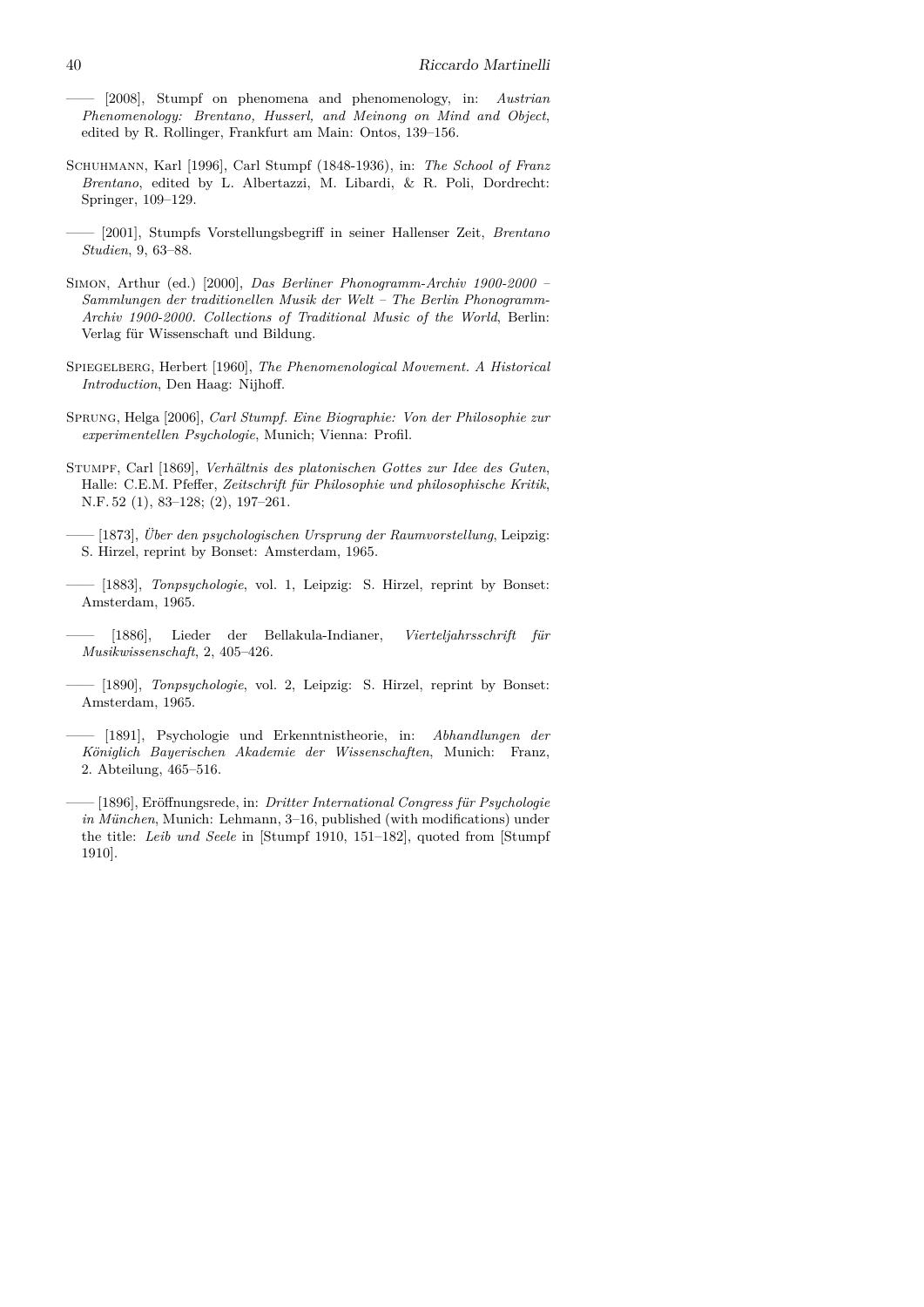- —— [1897], Geschichte des Consonanzbegriffs. Erster Teil. Die Definition der Consonanz in Altertum, in: *Abhandlungen der Königlich Bayerischen Akademie der Wissenschaften*, Munich: Franz, 1. Abteilung, vol. 1: Classe 21, 1–78.
- —— [1898], Konsonanz und Dissonanz, *Beiträge zur Akustik und Musikwissenschaft*, 1, 1–108.
- —— [1899a], Über den Begriff der Gemüthsbewegung, *Zeitschrift für Psychologie und Physiologie der Sinnesorgane*, 21, 47–99, URL http://vlp. mpiwg-berlin.mpg.de/library/data/lit31015.
- —— [1899b], Über die Bestimmung hoher Schwingungszahlen durch Differenztöne, *Annalen der Physik und Chemie*, 68, 105–116.
- —— [1900], Zur Methodik der Kinderpsychologie, *Zeitschrift für Pädagogische Psychologie und Pathologie*, 3(1), 1–21, also in [Stumpf 1910, 161– 196], URL http://www.digizeitschriften.de/dms/resolveppn/?PID= ZDB026398621\0002%7CLOG\0007.
- —— [1901], Tonsystem und Musik der Siamesen, *Beiträge zur Akustik und Musikwissenschaft*, 3, 69–138, URL http://vlp.mpiwg-berlin.mpg.de/ library/data/lit38486.
- —— [1904], Die Demonstration in der Aula der Berliner Universität am 6. Februar 1903, *Zeitschrift der Internationalen Musikgesellschaft*, 5(11), 431–443.
- —— [1906a], Erscheinungen und psychische Funktionen, in: *Abhandlungen der Königlich Preußischen Akademie der Wissenschaften*, Berlin, Philosophishhistorische Classe, vol. 4, 3–40, reprint in *Carl Stumpf – Schriften zur Psychologie*, H. Sprung & L. Sprung (1997), Frankfurt am Main; New York: P. Lang, 101–142.
- —— [1906b], Zur Einteilung der Wissenschaften, in: *Abhandlungen der Königlich Preußischen Akademie der Wissenschaften*, Berlin, Philosophishhistorische Classe, vol. 5, 1–94.
- —— [1907a], *Die Wiedergeburt der Philosophie*, Berlin: Francke, quoted from [Stumpf 1910, 161–196].
- —— [1907b], Der Rechenunterricht des Herrn v. Osten, in: *Das Pferd des Herrn von Osten. Der kluge Hans*, edited by O. Pfungst, Leipzig: Barth, 175–180.
- —— [1907c], Über Gefühlsempfindungen, *Zeitschrift für Psychologie und Physiologie der Sinnesorgane*, 44, 1–49, also in [Stumpf 1928, 54–102].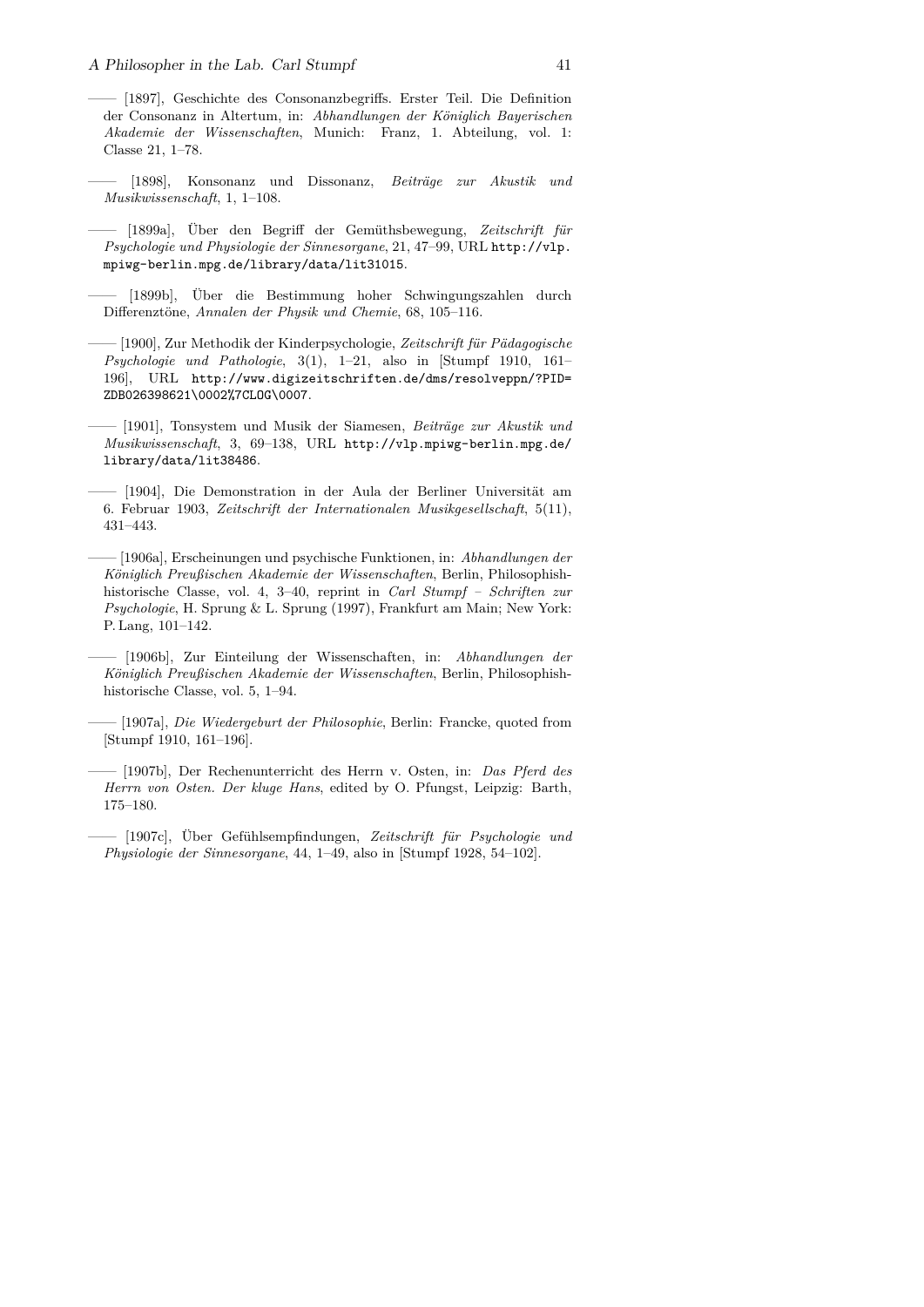—— [1909], Akustische Versuche mit Pepito Arriola, *Beiträge zur Akustik und Musikwissenschaft*, 4, 105–116, also in *Zeitschrift für angewandte Psychologie und psychologische Sammelforschung* 2, 1910, 1–11, URL http: //vlp.mpiwg-berlin.mpg.de/library/data/lit38492.

—— [1910], *Philosophische Reden und Vorträge*, Leipzig: Barth.

- —— [1911a], *Die Anfänge der Musik*, Leipzig: Barth, English transl. by D. Trippett, *The Origins of Music*, Oxford: Oxford University Press, 2012, 31–185.
- [1911b], Konsonanz und Konkordanz. Nebst Bemerkungen über Wohlklang und Wohlgefälligkeit musikalischer Zusammenklänge, *Zeitschrift für Psychologie und Physiologie der Sinnesorgane*, 58, 321–355, also in *Beiträge zur Akustik und Musikwissenschaft* 6, 151–165.
- —— [1916], Apologie der Gefühlsempfindungen, *Zeitschrift für Psychologie und Physiologie der Sinnesorgane*, 75, 330–350, also in [Stumpf 1928, 103– 140].
- —— [1917], Die Attribute der Gesichtsempfindungen, in: *Abhandlungen der Königlich Preußischen Akademie der Wissenschaften*, Berlin, Philosophishhistorische Classe, vol. 8, 1–88.
- —— [1918], Die Attribute der Gesichtsempfindungen, in: *Abhandlungen der Königlich Preußischen Akademie der Wissenschaften*, Berlin, Philosophishhistorische Classe, vol. 8, 3–116.
- —— [1919a], Spinozastudien, in: *Abhandlungen der Königlich Preußischen Akademie der Wissenschaften*, Berlin, Philosophish-historische Classe, vol. 4, 1–57.
- —— [1919b], Erinnerungen an Franz Brentano, in: *Franz Brentano. Zur Kenntnis seines Lebens und seiner Lehre*, edited by O. Kraus, Munich: Oskar Beck, 87–149.
- —— [1923], Vorwort, in: *G.W. Leibniz, Sämtliche Schriften und Briefe*, Darmstadt: Reichl, first series, vol. 1, 23–30.
- —— [1924], Carl Stumpf, in: *Die Philosophie der Gegenwart in Selbstdarstellungen*, edited by R. Schmidt, Leipzig: Felix Meiner, vol. V, 1–57, quoted from the English translation "Autobiography", in *A History of Psychology in Autobiography*, edited by C. Murchison, vol. 1, Worcester: Clark University Press, 389–441, 1930.
- —— [1926], *Die Sprachlaute; experimentell-phonetische Untersuchungen (nebst einem Anhang über Instrumentalklänge)*, Berlin: Springer.
- —— [1928], *Gefühl und Gefühlsempfindung*, Leipzig: Barth.